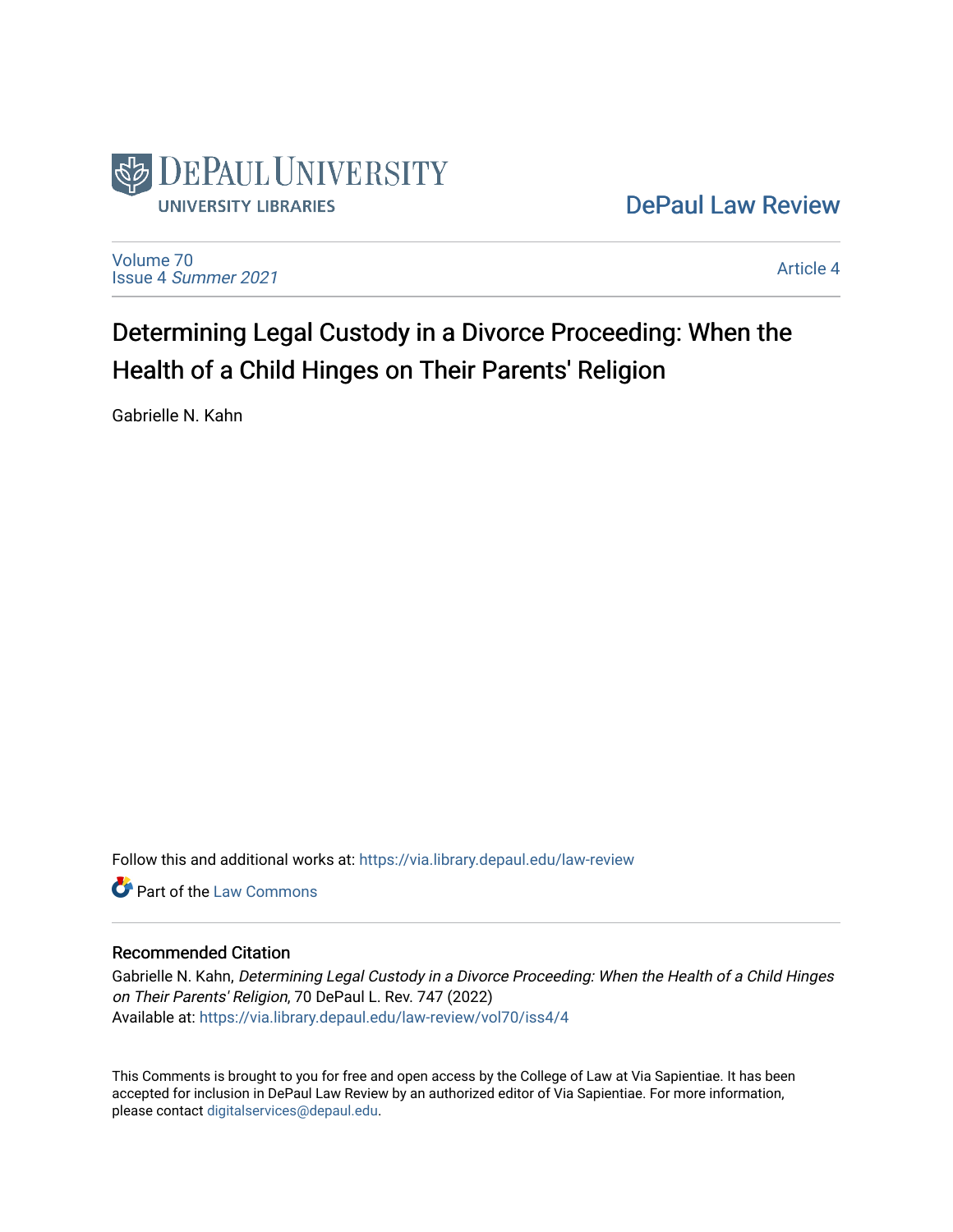# **DETERMINING LEGAL CUSTODY IN A DIVORCE PROCEEDING: WHEN THE HEALTH OF A CHILD HINGES ON THEIR PARENTS' RELIGION\***

In the last two decades, married couples have become more racially and ethnically diverse than ever.1 The United States Census Bureau has reported that from 2000 to 2012–2016, the percentage of interracial or interethnic married-couple households grew from 7.4 to 10.2 percent.2 As a result, more couples who practice two different religions are getting married and having children who grow up in households with direct exposure to both religions. However, these couples are not immune to the divorce rate and as a result, every aspect of their lives may suddenly be subject to the scrutiny of the judicial system.

When two parents are involved in a divorce proceeding, the parties seldom anticipate a court to control medical procedures of their child. Even more surprising is when a court is able exercise this control by using the parents' religions as a justification. While courts are often reluctant to factor a parent's religion into the "best interests" standard for child custody determinations, certain narrow circumstances may warrant such an inquiry.

The central argument of this Article is that a court is permitted to inquire into the religions of two parents in a divorce proceeding to determine the best interests of a child when one parent's religion supports vaccinations and the other parent's religion opposes vaccinations. Such an inquiry not only withstands the First Amendment but finds further support from the state's police power and the state's role as *parens patriae*. Part I of this Article provides a background on compulsory vaccination requirements and the best interests standard that courts use during a divorce proceeding. Part II of this Article examines why a court's inquiry into the religion of parents to determine the best interests of a child is sound, discussing the relationship between a parent's fundamental right to raise their child as they see fit and the

<sup>\*</sup> Gabrielle N. Kahn, J.D., DePaul University College of Law, 2021. I would like to extend my sincerest thanks to the DePaul Law Review Volume 70 Executive Board, as well as Michele Jochner, who believed in me and my writing from day one.

<sup>1.</sup> Brittany Rico et al., *Growth in Interracial and Interethnic Married-Couple Households*, U.S. CENSUS BUREAU (July 9, 2018), https://www.census.gov/library/stories/2018/07/interracial-marri ages.html.

<sup>2.</sup> *Id.*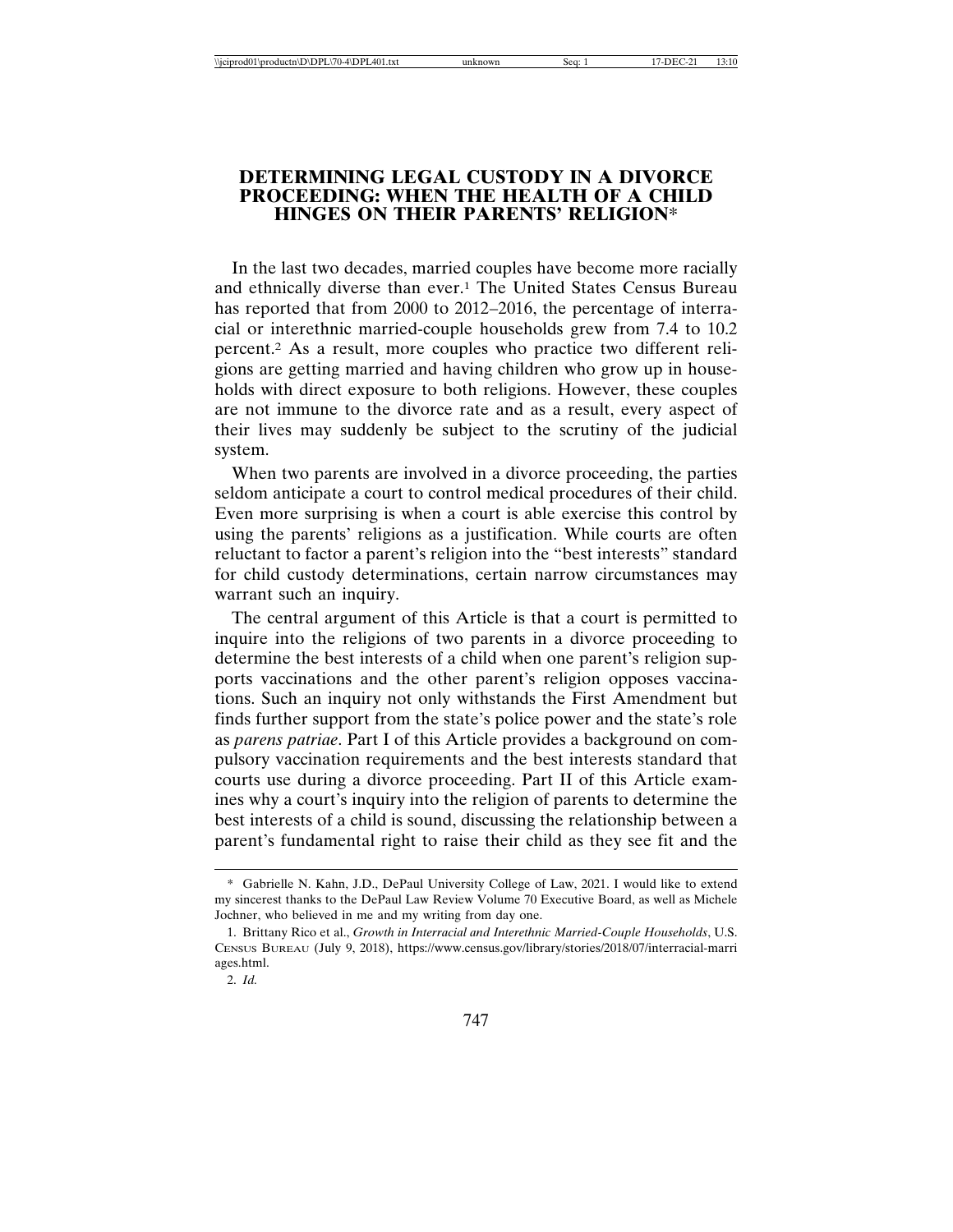state's interest as *parens patriae*. Part III argues that courts should grant legal custody to the parent who supports vaccinations and analyzes the impact of such a choice, in addition to the impact of the alternative. Part IV concludes that awarding legal custody to the parent who supports vaccinations is the best possible outcome in order to maintain public health and safety.

#### I. BACKGROUND

#### *A. Compulsory Vaccination Requirements*

#### *1. Vaccinations*

Vaccinations are defined as the "medical process by which an agent similar to the disease or virus being prevented is deliberately introduced into a non-exposed individual, thereby causing the body to produce antibodies against the underlying illness."3 Numerous public health studies conclude that comprehensive vaccination policies are "greatly responsible for the significant reduction, and sometimes complete eradication, of many childhood diseases," and others have said that "childhood vaccinations are the most effective public-health measure in American history."4 Since the United States began to realize the benefits of vaccinations throughout the nineteenth century,<sup>5</sup> and full-scale immunization efforts spread throughout the twentieth century, "[n]ew and improved vaccines have been developed at an unprecedented rate in the last few decades, and the trend continues to the present day."6

Generally speaking, risk versus risk analysis indicates that receiving a vaccination is approximately one thousand times safer than not receiving a vaccination and risking exposure to the disease.7 One thousand times safer is on the lower end of the spectrum; some studies indicate that it could be up to one hundred thousand times safer to receive a vaccine than it is to risk contracting a life-threatening disease.<sup>8</sup>

Today, all states have their own series of compulsory and recommended vaccines.9 All states require evidence of vaccination against

9. *Id.* at 383.

<sup>3.</sup> Steve P. Calandrillo, *Vanishing Vaccinations: Why Are So Many Americans Opting Out of Vaccinating Their Children?*, 37 U. MICH. J.L. REFORM 353, 362 (2004).

<sup>4.</sup> Alicia Novak, *The Religious and Philosophical Exemptions to State-Compelled Vaccination: Constitutional and Other Challenges*, 7 U. PA. J. CONST. L. 1101, 1121–22 (2005).

<sup>5.</sup> Calandrillo, *supra* note 3, at 365.

<sup>6.</sup> *Id.* at 368.

<sup>7.</sup> *Id.* at 391.

<sup>8.</sup> *Id.* at 393.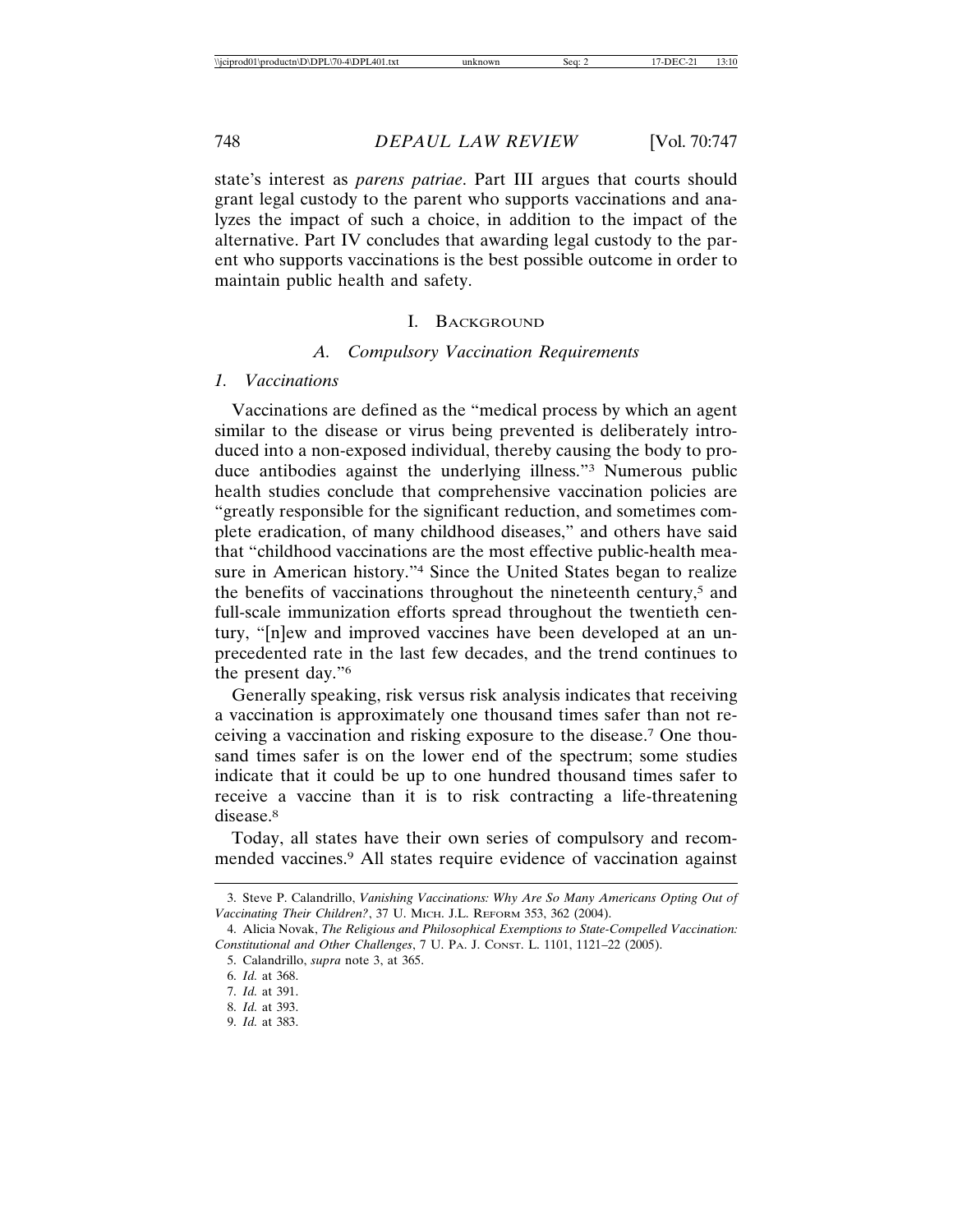"diphtheria, measles, rubella[,] and polio (at minimum) . . ." for school entrance.10 This movement began in the 1960s, when data showed that states with mandatory measles vaccination requirements had 40% to 51% lower rates of the disease than did states without such regulations.11 These compulsory school vaccination requirements did not force children to get vaccinated.12 Rather, the requirements merely prevented unvaccinated children from enrolling in public school.13 However, under certain circumstances, parents can opt their children out from the vaccination requirement while their children are nonetheless permitted to enroll in public school.14

#### *2. Herd Immunity*

Compulsory school vaccination requirements "have been required for years and are associated with successful reduction of infectious disease and establishment of herd immunity, which occurs when a threshold of vaccinated individuals is reached so that others may not need to be vaccinated to maintain a population of healthy individuals."<sup>15</sup> When the majority of a population is properly immunized against a certain disease or diseases, the "herd immunity" serves as a "protective barrier against the spread of infection to others in the group who are not immunized . . ." due to exemptions or age.16

An important aspect of herd immunity is that it can occur even when less than one hundred percent of the population is vaccinated.<sup>17</sup> However, herd immunity's most significant downfall is that a sufficiently high proportion of the population must be immunized so that transmission of the disease can be interrupted.18 Therefore, problems arise when individuals justify not receiving vaccinations by relying on the rest of the "herd" to keep them safe.

This scenario is a classic collective action problem: "increasing numbers of free-riders undermine society's ability to achieve a critical mass of people who are vaccinated."19 When too many individuals rely on the rest of the herd to be immunized, their lives are not the

<sup>10.</sup> *Id.*

<sup>11.</sup> Calandrillo, *supra* note 3, at 382; *see* Kathryn M. Edwards, Editorial, *State Mandates and Childhood Immunization*, 284 JAMA 3171, 3172 (2000).

<sup>12.</sup> Hope Lu, *Giving Families Their Best Shot: A Law-Medicine Perspective on the Right to Religious Exemptions from Mandatory Vaccination*, 63 CASE W. RES. L. REV. 869, 875 (2013). 13. *Id.*

<sup>14.</sup> *See infra* Part I.A.5; Novak, *supra* note 4, at 1101.

<sup>15.</sup> Lu, *supra* note 12, at 874–75.

<sup>16.</sup> Calandrillo, *supra* note 3, at 420.

<sup>17.</sup> *Id.*

<sup>18.</sup> *Id.*

<sup>19.</sup> *Id.* at 361.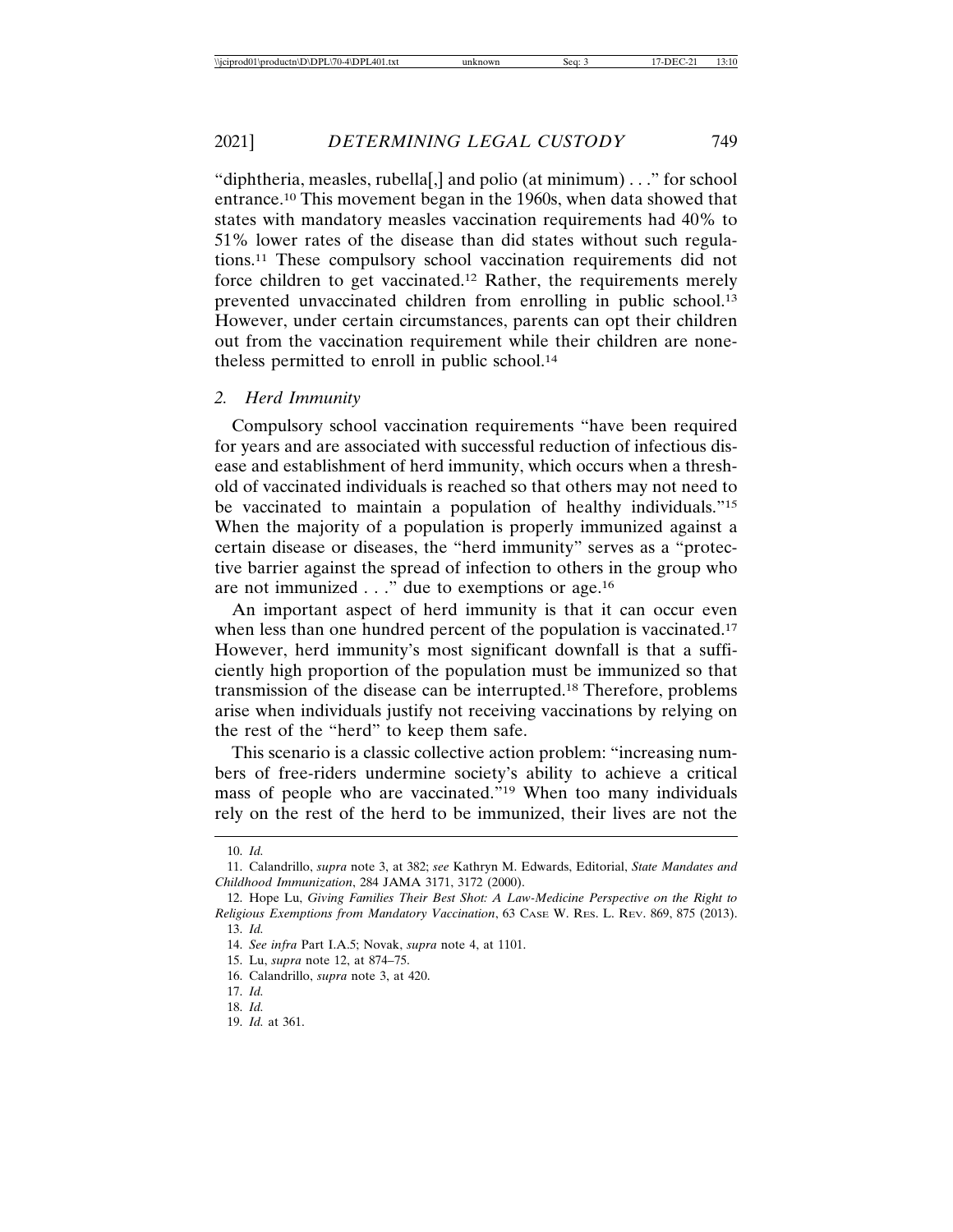only ones endangered.20 Risk of exposure increases, and diseases can spread to individuals with weakened immune systems, children who are too young to receive vaccinations,21 and even individuals who have already been vaccinated.22 The community protection provided by herd immunity becomes meaningless when too many individuals try to "free ride" off of the obliging population.23 Herd immunity is a driving force behind compulsory vaccination requirements; requiring the entire population to receive vaccines ensures that herd immunity will be maintained, providing protection to all individuals in the community and thereby serving the wider public good.<sup>24</sup>

# *3. The Rise of the Anti-Vaccination Movement*

Vaccines have become a victim of their success.25 Because mass immunizations have eradicated debilitating illnesses, or have made them incredibly rare, today's generation no longer fears the diseases that vaccines are designed to prevent.26 Since these diseases are no longer killing off large populations in the United States, the focus has shifted to the risks that immunizations present.27 Instead of focusing on the health achievements provided by immunizations, attention is directed toward vaccine-related injuries due to "their rarity and ability to shock parents and catch viewers' attention."28 Today, individuals are overreacting to high tragedy events with relatively low probability, while simultaneously underperceiving the risk of death from diseases that vaccines were intended to eradicate.29 Of course, news stories about one child—out of millions—dying after receiving one vaccine are far more alarming to parents than news stories about diseases that have killed millions of individuals.<sup>30</sup>

The anti-vaccinationists' movement is further fueled by distrust of government<sup>31</sup> and perceived threats to freedom and individualism.<sup>32</sup> Public health authorities are often characterized as "abusive, untrust-

<sup>20.</sup> *Id.* at 419. 21. Novak, *supra* note 4, at 1122. 22. *Id.* at 1123. 23. Calandrillo, *supra* note 3, at 420. 24. *Id.* 25. *Id.* at 419. 26. *Id.* 27. *Id.* at 388–89. 28. *Id.* at 404. 29. *See* Yvonne A. Maldonado, *Current Controversies in Vaccination: Vaccine Safety*, 288 JAMA 3155, 3156 (2002). 30. Calandrillo, *supra* note 3, at 405.

<sup>31.</sup> *Id.* at 397.

<sup>32.</sup> *Id.* at 393.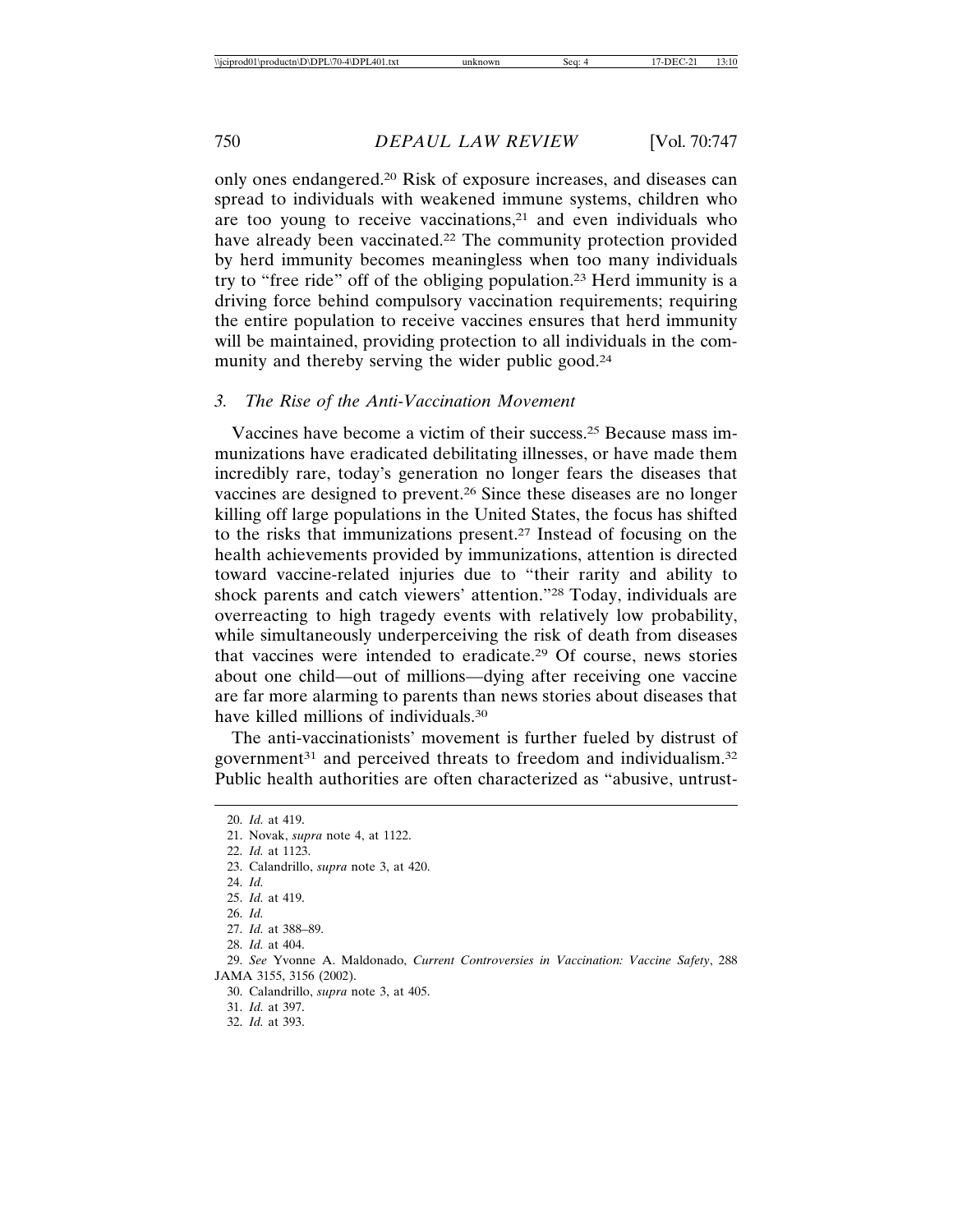worthy, and paternalistic[,]" while the resistance was "equated with fighting government oppression."33 Individuals and groups opposing government interference in their personal lives argue that no one has the ability to control what they do with their body—or their child's body—and the state especially may not control their decisions.34 Thus, compulsory vaccination requirements are inexcusable obtrusions on basic human autonomy and liberty.35

The Internet, providing hundreds of websites spreading misinformation about vaccines, exacerbates this opposition.36 In 2003, Robert Wolfe published an account of the content contained on a dozen antivaccination websites, with a majority stating that vaccine immunity is temporary, that homeopathy is a viable alternative, and even that diseases have declined without the assistance of vaccinations.37 The websites also included "[a]necdotal, emotionally charged stories of children who had allegedly been killed or harmed by vaccines . . ."38 The use of personal stories and heartbreaking photographs encourage false consensus bias.39 The number of anti-vaccinationists websites spouting such disinformation have undoubtedly increased since 2003, but the claims contained on the websites continue to be circulated without being peer-reviewed in published medical literature.<sup>40</sup>

# *4. The Constitutionality of Compulsory Vaccination Requirements*

Although states are charged with creating their own laws mandating immunization, the United States Supreme Court has upheld the constitutionality of state vaccination laws on numerous occasions.41 Beginning in 1905, in *Jacobson v. Massachusetts*, the Supreme Court held that municipalities are authorized to require immunizations without violating one's constitutional liberty rights.42 In 1922, the Court extended its holding from *Jacobson* in *Zucht v. King* and upheld a local

<sup>33.</sup> James G. Hodge, Jr. & Lawrence O. Gostin, *School Vaccination Requirements: Historical, Social, and Legal Perspectives*, 90 KY. L.J. 831, 849 (2001–02).

<sup>34.</sup> Calandrillo, *supra* note 3, at 393.

<sup>35.</sup> *Id.*

<sup>36.</sup> *See generally* Robert M. Wolfe et al., *Content and Design Attributes of Antivaccination Web Sites*, 287 JAMA 3245 (2002).

<sup>37.</sup> *See id.* at 3247 (stating that homeopathy can help fight against diseases in the same way that vaccines can).

<sup>38.</sup> Calandrillo, *supra* note 3, at 403.

<sup>39.</sup> *See id.* False consensus bias is defined as the tendency to rely on personal experience rather than systematic, scientific evidence.

<sup>40.</sup> *See* Wolfe et al., *supra* note 36, at 3247.

<sup>41.</sup> Daniel A. Salmon & Andrew W. Siegel, *Religious and Philosophical Exemptions from Vaccination Requirements and Lessons Learned from Conscientious Objectors from Conscription*, 116 PUB. HEALTH REPS. 289, 290 (2001).

<sup>42.</sup> Jacobson v. Massachusetts, 197 U.S. 11, 25–30 (1905).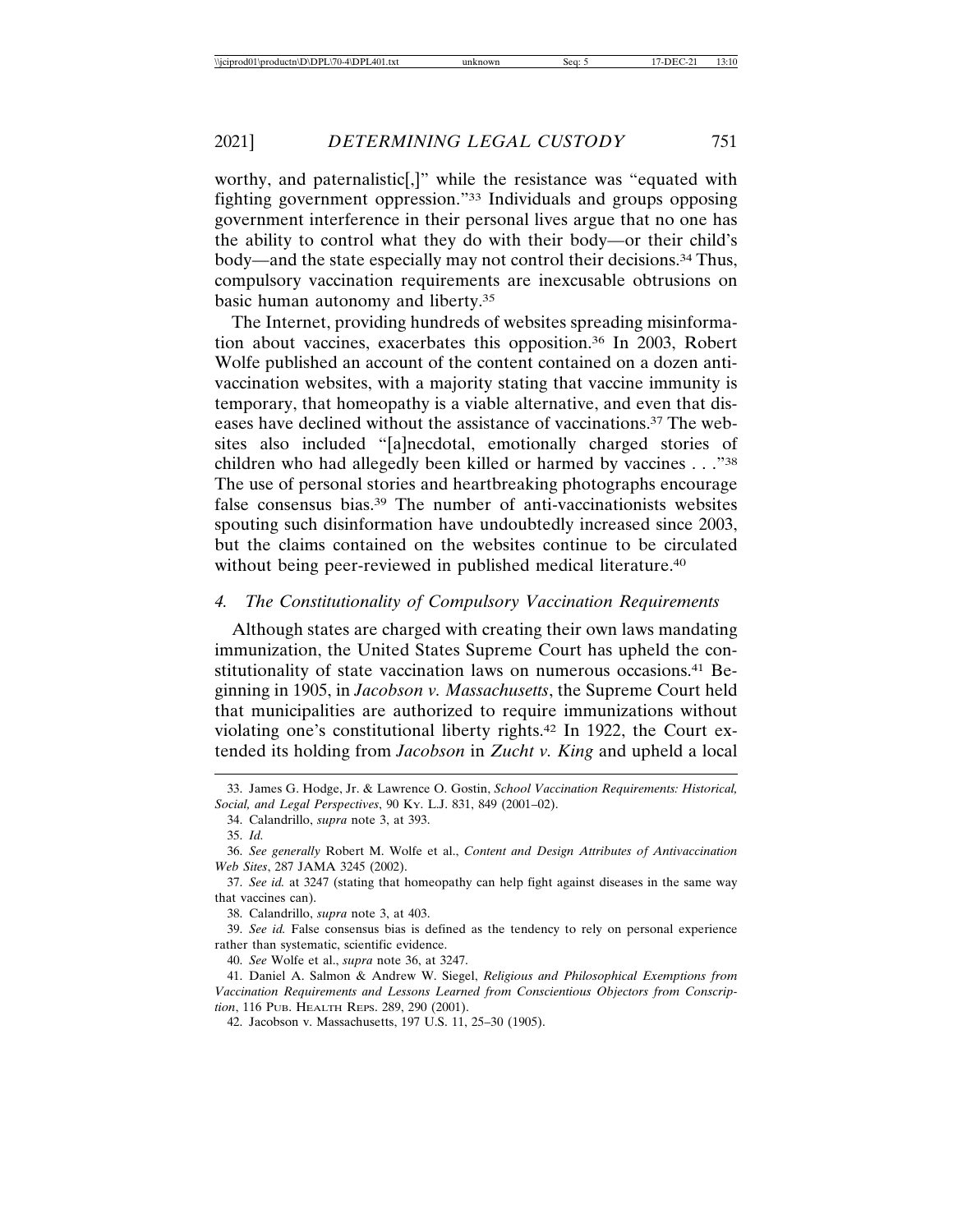government mandate that required vaccination as a prerequisite for enrolling in school, holding that state officials had "broad discretion in matters affecting the application and enforcement of a health law."43 Following the Supreme Court's reasoning in *Jacobson* and *Zucht*, several state courts have ruled that "antivaccinationists' arguments concerning the right to public education (absent government interference) do not prevent legislatures from imposing reasonable immunization laws on their citizens."44

Compulsory vaccination requirements are constitutional under the state's police power, whereby states have a compelling interest in preserving public health and safety.<sup>45</sup> The Institute of Medicine defines public health as "what we, as a society, do collectively to assure the conditions for people to be healthy."46 As laws relating to the public health and welfare, state vaccination laws fall under the state's police power, making them completely state-based.47 In creating state vaccination laws, a state is charged with balancing public health welfare with a parent's individual right to raise their child as they see fit.<sup>48</sup>

The Supreme Court has emphasized the state's police power to require vaccinations for the benefit of overall public safety, holding that "important individual liberty rights (to opt out from vaccines) do not override other people's rights (to communal health safety)."49 In *Jacobson v. Massachusetts*, the Court ruled that "the police power of a State must be held to embrace, at least, such reasonable regulations established directly by legislative enactment as will protect the public health and the public safety."50 Thus, the Court has made it clear that the state may in fact infringe upon individual rights when the health concerns of the larger community are at stake.<sup>51</sup>

Further, compulsory vaccination requirements do not violate the First Amendment. The religion clauses of the First Amendment state that "Congress shall make no law [1] respecting an establishment of

- 45. Novak, *supra* note 4, at 1121.
- 46. Lu, *supra* note 12, at 872.
- 47. *See* Salmon & Siegel, *supra* note 41, at 294.
- 48. *See* Calandrillo, *supra* note 3, at 356.
- 49. *Id.* at 358.
- 50. Jacobson v. Massachusetts, 197 U.S. 11, 25 (1905).
- 51. *See generally id.*

<sup>43.</sup> Zucht v. King, 260 U.S. 174, 176 (1922); *see* Novak, *supra* note 4, at 1105; Lu, *supra* note 12, at 876.

<sup>44.</sup> Calandrillo, *supra* note 3, at 394–95; *see* Maricopa Cty. Health Dep't v. Harmon, 750 P.2d 1364, 1369 (Ariz. Ct. App. 1987) (holding that the state health department did not violate unvaccinated children's rights when excluding them from school).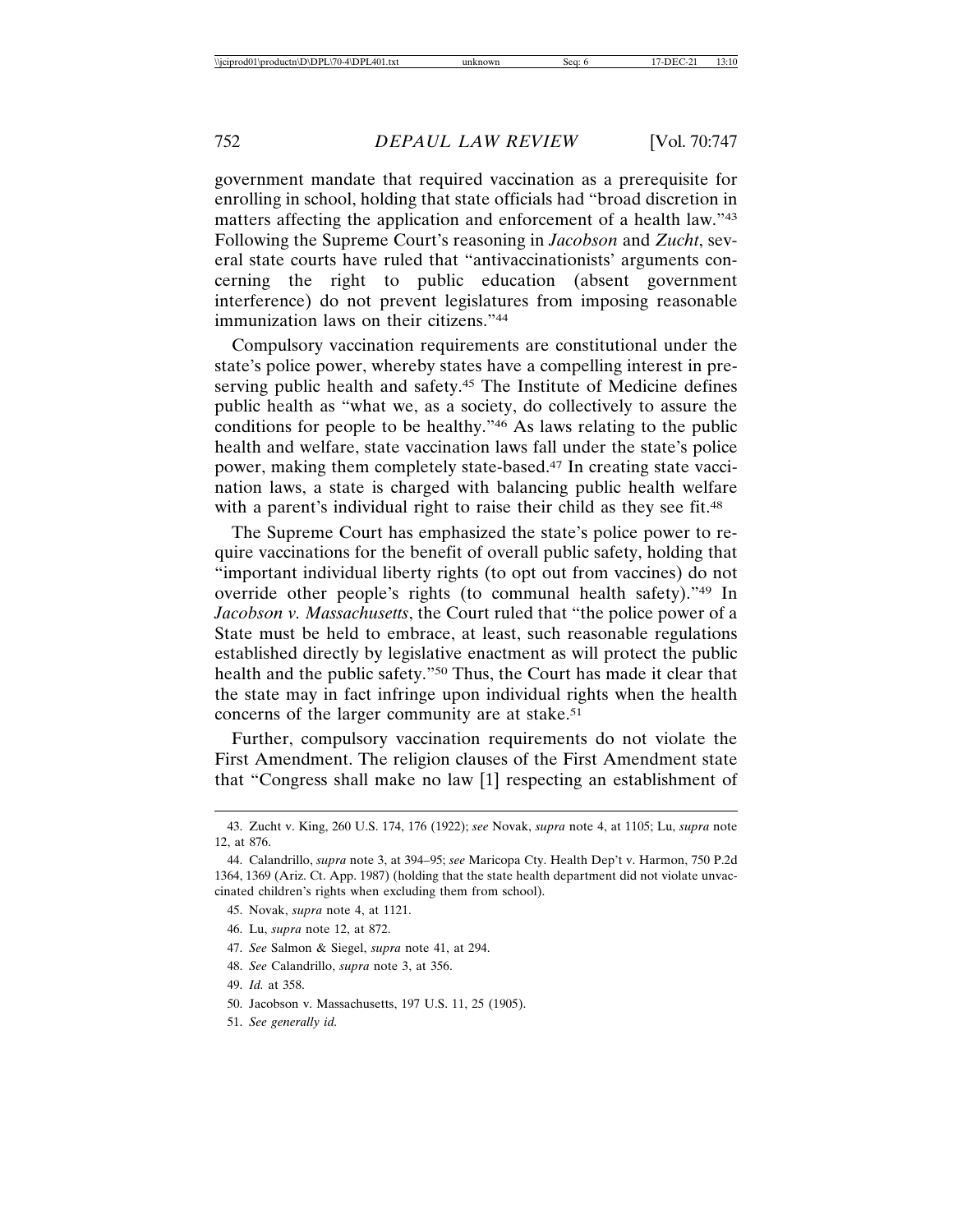religion or [2] prohibiting the free exercise thereof."52 The first clause, often referred to as the Establishment Clause, ensures that "[n]either a state nor the Federal Government can set up a church. Neither can pass laws which aid one religion, aid all religions, or prefer one religion over another."53 The second clause, often referred to as the Free Exercise Clause, provides the "right to religious beliefs, including assembling for worship services, proselytizing, and observing dietary restrictions . . ."54 Thus, the Free Exercise Clause affords constitutional protection to beliefs, but not necessarily actions motivated by those beliefs.55

When determining whether a statute is constitutional, courts must conduct a balancing test and analyze whether the state has a compelling interest that is promoted by the statute's religious eligibility provisions and justifies substantially infringing on someone's First Amendment rights.<sup>56</sup> When looking at compulsory vaccination requirements, the Supreme Court has weighed the balance in favor of public health concerns when in conflict with religious beliefs.57 In *Prince v. Massachusetts*, the Court held that the Free Exercise Clause does not give a parent the right to expose their child or the community to harm from disease.58 States have followed the Supreme Court's holding. In *Wright v. DeWitt School District*, the Supreme Court of Arkansas held that a compulsory vaccination law with no religious exemption is constitutional because the right of free exercise is subject to reasonable regulation for the good of the community as a whole.59 The Mississippi Supreme Court has also ruled in the interest of public health, holding that a state has an "'overriding and compelling public interest' to protect children from harm, even when such rights conflict[ ] with the religious rights of the parents seeking exemptions for their children."60

- 58. 321 U.S. 158, 167–70 (1944).
- 59. 385 S.W.2d 644, 648 (Ark. 1965).

60. Ross D. Silverman, *No More Kidding Around: Restructuring Non-Medical Childhood Immunization Exemptions to Ensure Public Health Protection*, 12 ANNALS HEALTH L. 277, 283 (2003) (citing Brown v. Stone, 378 So. 2d 218, 222 (Miss. 1979)).

<sup>52.</sup> U.S. CONST. amend. I. The Fourteenth Amendment has made the First Amendment applicable to the states. U.S. CONST. amend. XIV.

<sup>53.</sup> Everson v. Bd. of Educ., 330 U.S. 1, 15 (1947).

<sup>54.</sup> Joanne Ross Wilder, *Resolving Religious Disputes in Custody Cases: It's Really Not About Best Interests*, 22 J. AM. ACAD. MATRIM. L. 411, 412 (2009) [hereinafter Wilder, *It's Really Not About Best Interests*].

<sup>55.</sup> Joanne Ross Wilder, *Religion and Best Interests in Custody Cases*, 18 J. AM. ACAD. MA-TRIM. L. 211, 220 (2002) [hereinafter Wilder, *Religion and Best Interests*].

<sup>56.</sup> *See* Sherbert v. Verner, 374 U.S. 398, 399–400 (1963).

<sup>57.</sup> Salmon & Siegel, *supra* note 41, at 291.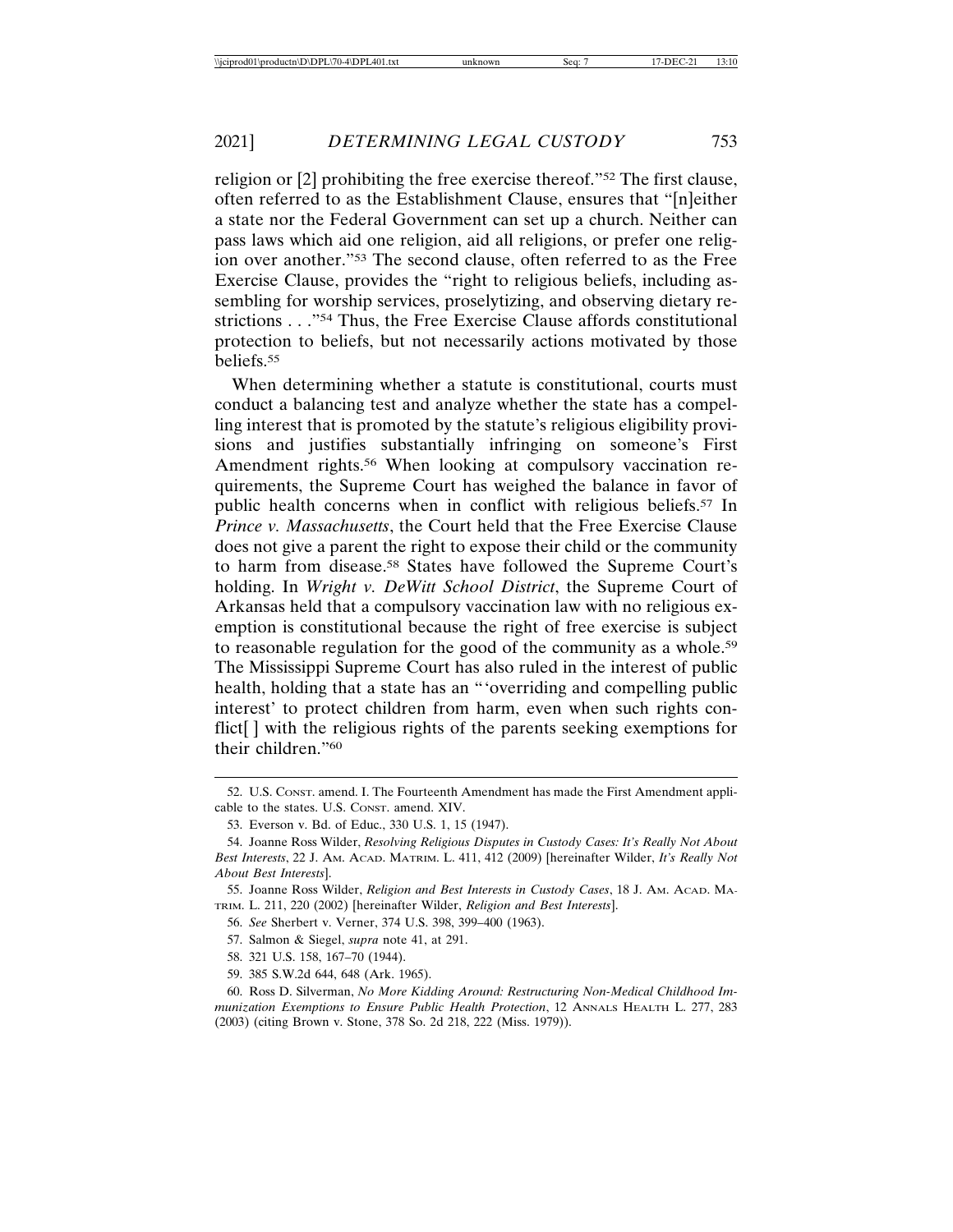## *5. Exemptions to Compulsory Vaccination Requirements*

While all fifty states have enacted compulsory vaccination statutes, almost all states have provided the opportunity for parents to claim some sort of exemption to those statutes.<sup>61</sup> There are three types of exemptions: medical exemptions, religious exemptions, and philosophical exemptions, sometimes called personal belief exemptions.

#### a. Three Types of Exemptions

All fifty states allow parents to claim medical exemptions.<sup>62</sup> Most often, parents claim a medical exemption for their child when the child is "immuno-compromised, suffer[s] from certain forms of cancer, or [is] allergic to vaccines[.]"63 When verified by a physician as legitimately indicated, medical exemptions make the most sense.64 Thus, when a child would suffer more harm than good as a result of vaccinations because of his compromised health situation, clearly he should not be vaccinated.65

Religious exemptions differ from medical exemptions in that they "do not present a medically necessary reason for abandoning vaccination."66 Courts have held that a parent's reason for seeking the exemption must be based on religious grounds, rather than mere secular grounds.67 However, courts have limited themselves on how far they are willing to inquire into someone's religious beliefs, looking at the sincerity of the person's belief, rather than the truth of that belief.<sup>68</sup> Courts have determined that "[a]n inquiry into the sincerity of a person's religious belief is constitutionally permissible, but subjecting the belief to scrutiny to determine the truth of the belief is not because people can sincerely believe religious principles that are not necessarily true."69

The last type of exemption is a philosophical exemption. It should be noted that very few states still have philosophical exemptions, as

<sup>61.</sup> *States With Religious and Philosophical Exemptions From School Immunization Requirements*, NAT'L CONF. ST. LEGS. (Apr. 30, 2021), https://www.ncsl.org/research/health/school-immunization-exemption-state-laws.aspx ("All 50 states have legislation requiring specified vaccines for students. Although exemptions vary from state to state, all school immunization laws grant exemptions to children for medical reasons.").

<sup>62.</sup> *See* Alan R. Hinman et al., *Childhood Immunization: Laws that Work*, 30 J.L. MED. & ETHICS 122, 124 (2002).

<sup>63.</sup> Calandrillo, *supra* note 3, at 413.

<sup>64.</sup> *Id.*

<sup>65.</sup> *See id.*

<sup>66.</sup> *Id.*

<sup>67.</sup> Mason v. Gen. Brown Cent. Sch. District, 851 F.2d 47, 53 (2d Cir. 1988).

<sup>68.</sup> Lu, *supra* note 12, at 877.

<sup>69.</sup> Wilder, *Religion and Best Interests*, *supra* note 55, at 224.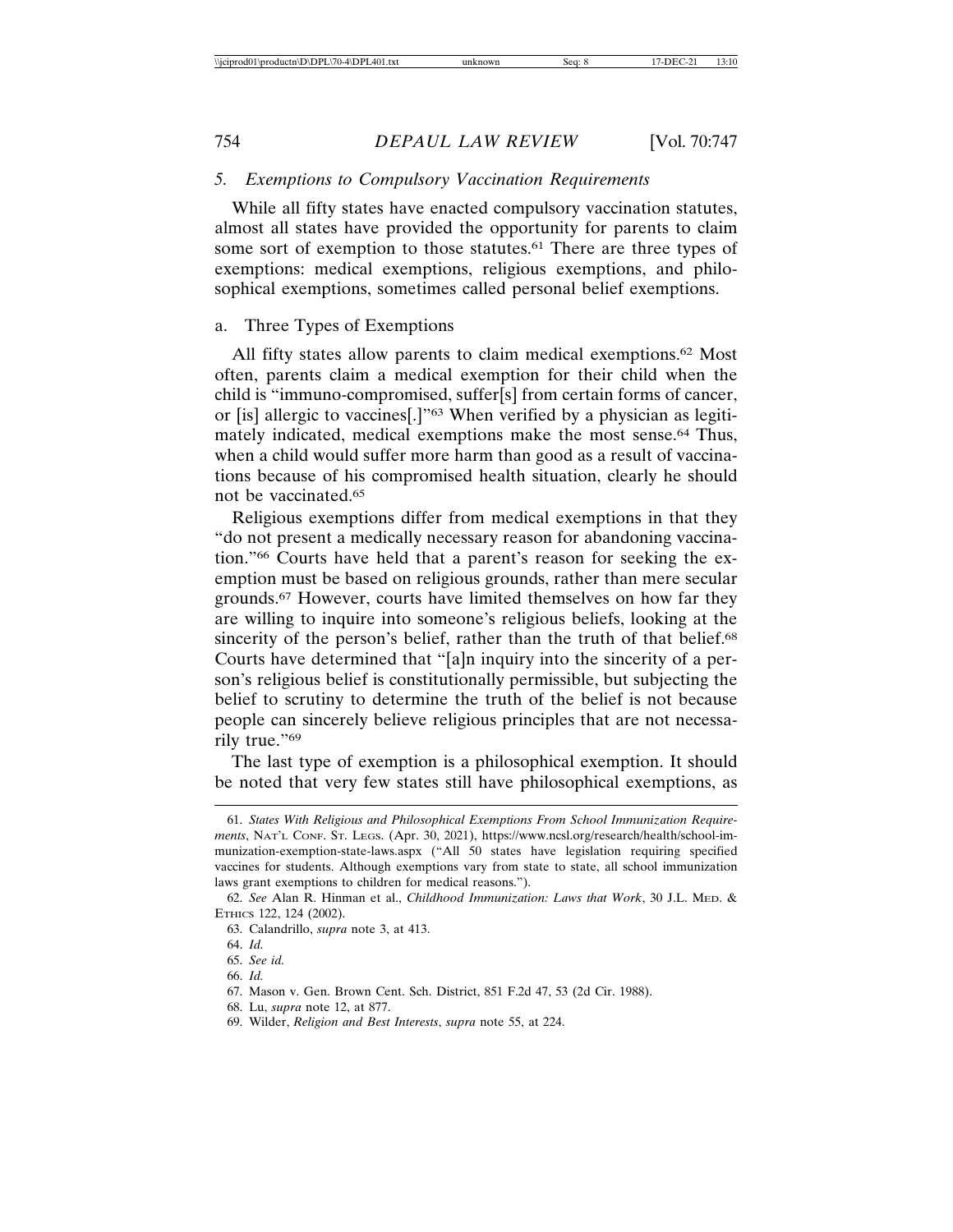many states have removed the exemption entirely. However, for the states that still employ philosophical exemptions, parents may claim these exemptions for "moral, philosophical[,] or other personal beliefs."70 These statutes usually require that the parents' beliefs be exercised in good faith or sincerely held, but these requirements are enforced infrequently.71

## b. Negativity Surrounding Religious Exemptions

The recent rise of religious and philosophical exemptions has sparked concern, especially within the medical community. In fact, the American Medical Association has gone on record opposing both religious and philosophical exemptions.72 The most popular organized religious sects objecting to mandatory vaccinations include the Amish, Mennonite, Jehovah's Witnesses, and Christian Scientists, among others.73 Unfortunately, almost all major outbreaks occurring in the United States in the last twenty-five years have been tied to communities of those denominations.74 Diseases that were believed to be completely eradicated have suddenly resurged, prompting skepticism into the true benefit of religious exemptions. Specifically, religious exemptions have been criticized in two major ways. First, the ease of obtaining religious exemptions in some states have made those exemptions prone to abuse. Second, the number of parents claiming religious exemptions for their children has had a significant impact on herd immunity.

Religious exemptions have been characterized as "anyone who wants it, gets it<sup>[.]"75</sup> This is because there is little oversight with regard to who is claiming these exemptions.76 In some states, the only thing a parent has to do to receive a religious exemption is simply assert that vaccines are contrary to their religious beliefs.77 Thus, someone with even the slightest desire to claim a religious exemption can do so with-

76. Novak, *supra* note 4, at 1124.

<sup>70.</sup> *See* Hodge & Gostin, *supra* note 33, at 869 tbl.2, 873.

<sup>71.</sup> *See id.* at 873.

<sup>72.</sup> *See* Donald G. McNeil, Jr., *Worship Optional: Joining a Church To Avoid Vaccines*, N.Y. TIMES (Jan. 14, 2003), https://www.nytimes.com/2003/01/14/science/worship-optional-joining-achurch-to-avoid-vaccines.html.

<sup>73.</sup> Lu, *supra* note 12, at 877.

<sup>74.</sup> Calandrillo, *supra* note 3, at 415.

<sup>75.</sup> *See* McNeil, *supra* note 72.

<sup>77.</sup> *See* Lu, *supra* note 12, at 870.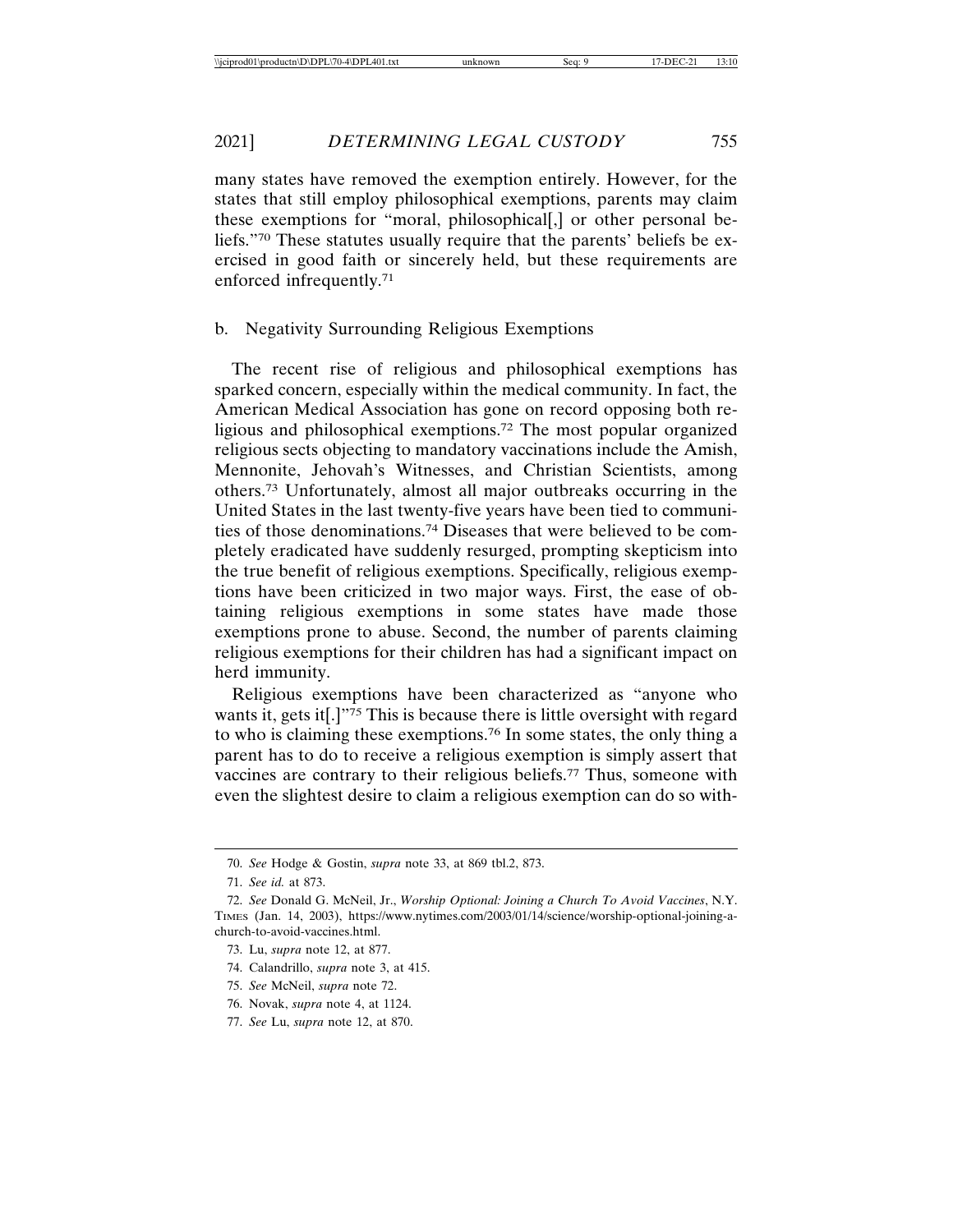out much thought.78 Conversely, some states demand more proof of sincerity for a parent claiming a religious exemption.<sup>79</sup>

Because exemptions are state-based,<sup>80</sup> the ease of obtaining religious exemptions vary from state to state. Numerous studies have linked the ease in obtaining exemptions to the number of parents claiming exemptions for their children. Predictably, the complexity of each state's exemption is directly correlated to the percentage of parents who choose to legally opt their children out of vaccinations.81 In fact, one study found that of the nineteen states with "the highest level of complexity required to receive an exemption," none of those states had more than one percent of children exempted from compulsory vaccination laws.82 The ease by which a parent may obtain a religious exemption for their child thus threatens to undermine compulsory vaccination laws' intent.83

More crucially, studies have proven a direct link between children who are exempted and children who are at risk of contracting these serious, life-threatening diseases that vaccinations were intended to eradicate.84 A national seven-year study showed that school-aged children who claimed a religious or philosophical exemption were thirtyfive times "more likely to contract measles" than children who were vaccinated.85 The likelihood that exempted children could contract one of these serious, life-threatening diseases are even greater in hot spots,<sup>86</sup> where a community faces a cluster problem. Clustering when those who apply for the exemptions live in clusters in relatively close proximity to one another—is a frequent issue with religious exemptors, as they cluster around a school or church.<sup>87</sup> For example,

84. *See id.* at 435.

<sup>78.</sup> Salmon & Siegel, *supra* note 41, at 293.

<sup>79.</sup> For example, in order to receive a medical exemption, Nebraska schools require parents to submit "an affidavit signed by a legally authorized representative stating that the immunization conflicts with the tenets and practices of a recognized religious denomination of which the student is a member." *See* Aleksandra Sandstrom, *Amid measles outbreak, New York closes religious exemption for vaccinations – but most states retain it*, PEW RES. (June 28, 2019), https:// www.pewresearch.org/fact-tank/2019/06/28/nearly-all-states-allow-religious-exemptions-for-vaccinations/.

<sup>80.</sup> *See supra* Part I.A.4.

<sup>81.</sup> Calandrillo, *supra* note 3, at 434.

<sup>82.</sup> *Id.* at 434–35.

<sup>83.</sup> *Id.* at 418.

<sup>85.</sup> Daniel A. Salmon et al., *Health Consequences of Religious and Philosophical Exemptions From Immunization Laws: Individual and Societal Risk of Measles*, 282 JAMA 47, 47 (1999).

<sup>86.</sup> National immunization rates appear to be high overall. However, hot spots occur in local communities where "disease pockets" spring up, where significant percentages of populations remain unvaccinated. *See* Calandrillo, *supra* note 3, at 421–22.

<sup>87.</sup> Novak, *supra* note 4, at 1122–23.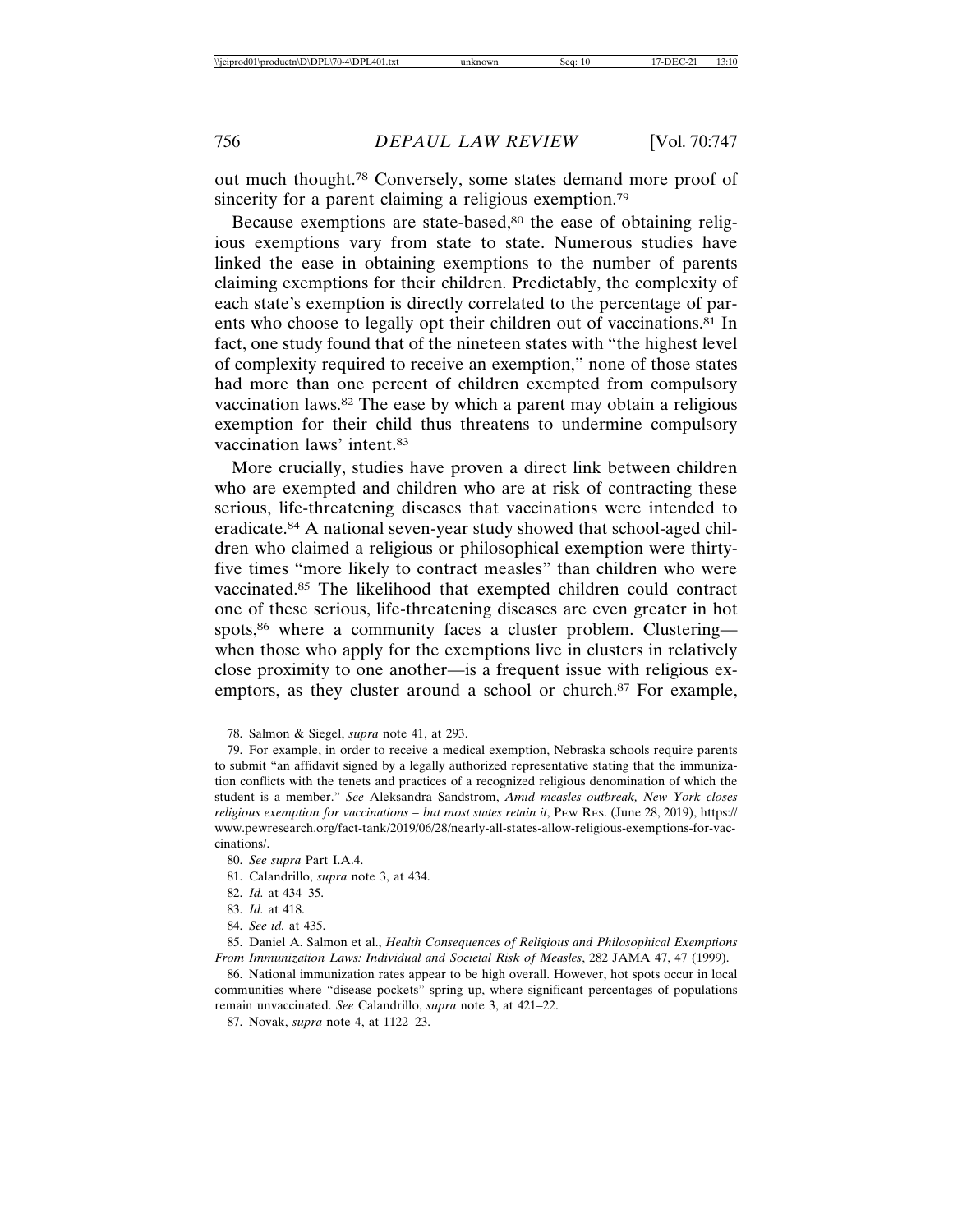2021] *DETERMINING LEGAL CUSTODY* 757

clusters have been found in Vashon Island, Washington and Boulder, Colorado, both of which have encountered outbreaks of illnesses that could have been prevented by vaccinations.<sup>88</sup> Because these clusters contain large numbers of individuals claiming exemptions, herd immunity is compromised.89

With studies finding a link between the ease of obtaining a religious exemption and the number of exemptions claimed, as well as a link between exempted children and children who are at risk of contracting diseases that vaccinations were created to guard against, it is clear why so many critics believe that the rise of exemptions threatens to undermine the public health achievements made possible by compulsory vaccination laws.90 However, because religious exemptions "reflect a political and judicial attempt to reconcile competing personal and public interests[,]" states will likely continue to offer religious exemptions.91 Nevertheless, states maintain the authority to impinge on a parent's right to religious freedom and override a parent's religious practice when the welfare of innocent parties is at stake.92

#### *B. The Best Interests of the Child*

When two parents go through a divorce proceeding, some state courts are required to assign decision-making responsibilities to one or both parents.93 In deciding whether to assign those decision-making responsibilities to one parent or both parents equally, the courts must consider "the ability of the parents to cooperate and make joint decisions."94 If parents are able to agree and make decisions together for their child in an amicable fashion, joint custody will be awarded. Conversely, if two parents are unable to make joint decisions relating to their child's upbringing, one parent will be awarded sole legal cus-

94. *Id.*

<sup>88.</sup> *Id.*

<sup>89.</sup> *See supra* Part I.A.2.

<sup>90.</sup> *See* Calandrillo, *supra* note 3, at 421.

<sup>91.</sup> *Id.* at 412.

<sup>92.</sup> *See id.* at 432.

<sup>93.</sup> Wilder, *It's Really Not About Best Interests*, *supra* note 54, at 414.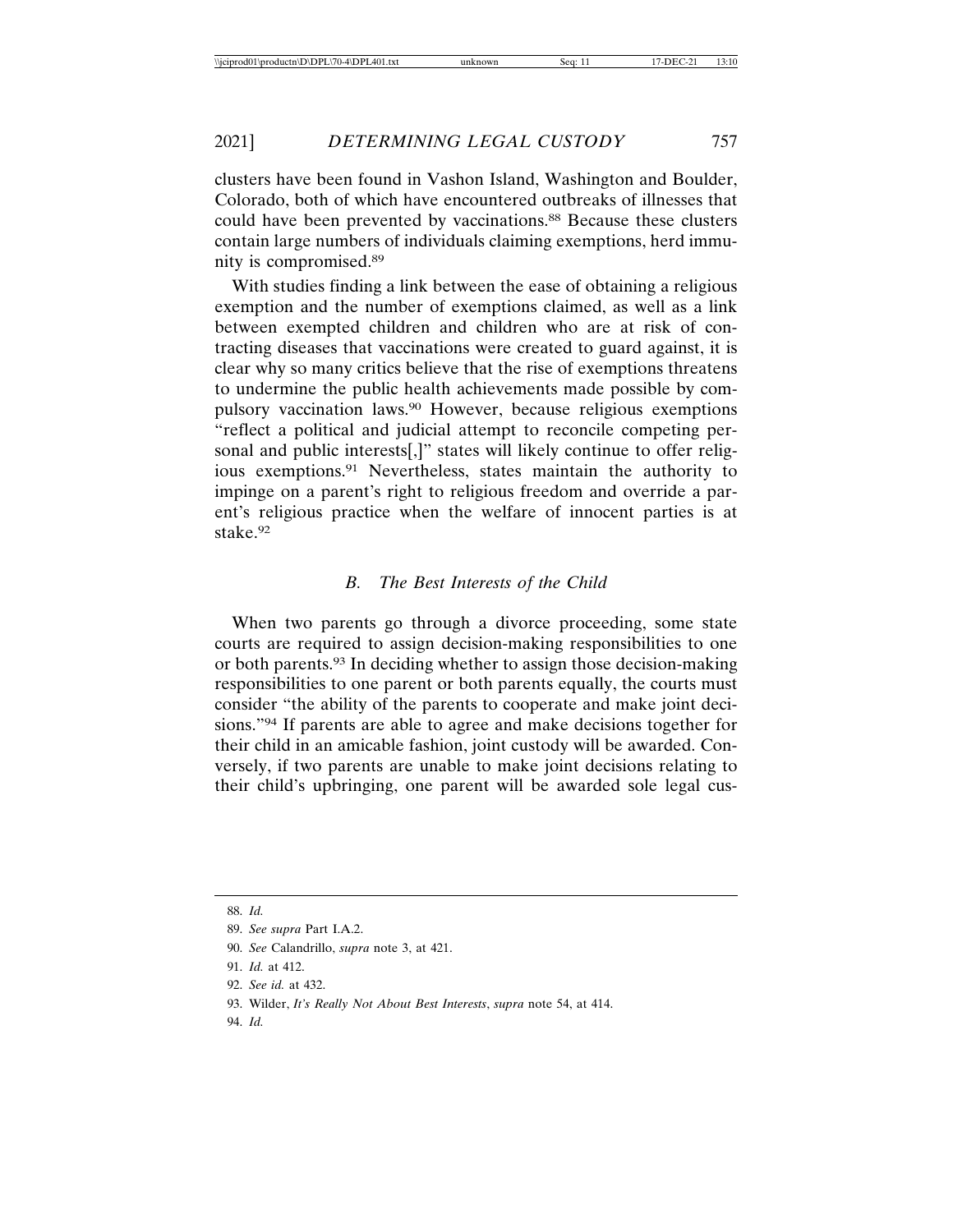tody.95 The court will determine which parent is awarded sole legal custody based on the best interests of the child.96

#### *1. The "Best Interests" Standard*

The majority of states have enacted statutes setting forth the proposition that custody decisions are made in accordance with the best interests of the child.<sup>97</sup> Further, each state legislature has set forth best interests criteria for determining which parent should make major decisions for the child.98 While the best interests standard is the paramount concern when parents engage in a custody dispute,<sup>99</sup> the legal definition of "best interests" has perplexed scholars, attorneys, and even judges. This is because the court is most often attempting to determine whose rights—those of the children or the parents—should be of paramount consideration.100

While courts attempt to delineate the best interests of the child, the court is simultaneously treading lightly so as to not interfere in a parent's constitutional right to raise their child how they see fit.101 While

96. *See, e.g.*, ALA. CODE § 30-3-1 (1975); ALASKA STAT. § 25.24.150(c) (2017); ARIZ. REV. STAT. ANN. § 25-403.01(B) (2013); ARK. CODE. ANN. § 9-13-101(a)(1)(A)(ii) (2019); COLO. REV. STAT. § 14-10-123(1.5)(b) (2019); CONN. GEN. STAT. § 46b-56(b) (2014); D.C. CODE § 16- 914(a)(1)(A) (2021); GA. CODE ANN. § 19-9-3(a)(2) (2021); HAW. REV. STAT. § 571-46(a)(1) (2013); IDAHO CODE § 32-717(1) (2007); IOWA CODE § 598.41 (2019); KAN STAT. ANN. § 23- 3203(a)(6) (2017); KY. REV. STAT. ANN. § 403.270(2) (West 2021); MASS. GEN. LAWS ch. 208 § 28 (2019); MINN. STAT. § 518.17 (2015); MISS. CODE ANN. § 93-5-24 (2003); MO. REV. STAT. § 452.375(2) (2018); NEB. REV. STAT. § 42-364(1)(b) (2018); N.M. STAT. ANN. § 40-4-9(A) (1977); N.Y. DOM. REL. LAW § 240(1)(a) (McKinney 2020); N.C. GEN. STAT. § 50-13.2(a) (2017); N.D. CENT. CODE § 14-09-06.2 (2019); OHIO REV. CODE. ANN. § 3109.04 (LexisNexis 2011); OKLA. STAT. tit. 43, § 109(A) (2009); OR. REV. STAT. § 107.105(1)(b) (2014); S.D. CODIFIED LAWS § 25-4-45 (1994); TENN. CODE. ANN. § 36-6-106 (2016); VT. STAT. ANN. tit. 15, § 665(b) (2018); VA. CODE ANN. § 20-124.2(B) (2018); WASH. REV. CODE 26.10.100 (2021); W. VA. CODE § 48-9-101 (2001); WIS. STAT. § 767.41(2) (2021); WYO. STAT. ANN. § 20-2-201 (2018).

97. *Id.*

98. Cynthia R. Mabry, *Blending Cultures and Religions: Effects that the Changing Makeup of Families in our Nation Have on Child Custody Determinations*, 26 J. AM. ACAD. MATRIM. L. 31, 31 (2013).

99. *See id.*

100. Erin Bajackson, *Best Interests of the Child – A Legislative Journey Still in Motion*, 25 J. AM. ACAD. MATRIM. L. 311, 311 (2013).

101. Mabry, *supra* note 98, at 31.

<sup>95.</sup> Legal custody is distinct from physical custody. Legal custody grants a parent authority to make important, long-term decisions regarding their child. In contrast, physical custody refers to where the child lives after the parents are divorced. While the common scenario is for both parents to have joint legal and physical custody, it is possible that one parent may be awarded sole legal custody or sole physical custody. The result of sole legal custody is one parent having the final decision-making authority relating to the health, education, and welfare of his or her children. On the other hand, the result of sole physical custody is one parent exercising the majority of parenting time while the other parent is granted "visitation," which is a regularly scheduled time that is less than the custodial parent's parenting time.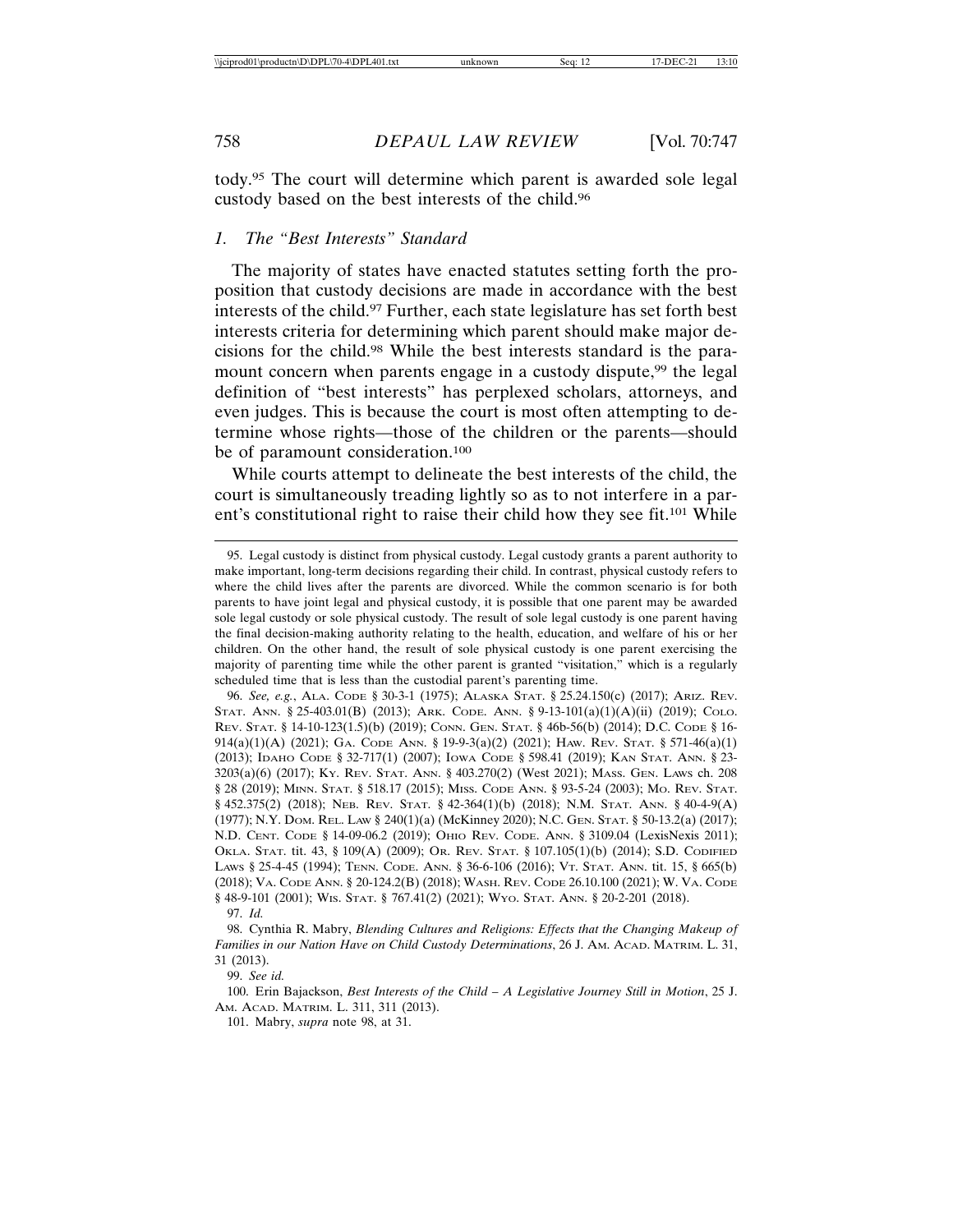parents are presumed to act in the best interest of their children, "[t]he reality is that the best interests of the child [can be] subordinated to overarching public policy considerations[,]" resulting in the welfare of that individual child being sacrificed to a greater good.<sup>102</sup>

#### *2. A Parent's Fundamental Right to Raise Their Child*

The Supreme Court has recognized that parents have a constitutionally protected, fundamental right to raise their child as they see fit, including making decisions regarding the custody, control, and care of their child.103 Included in this decision-making is the right to direct the religious upbringing of their children, protected by the parents' own freedom of religion.104 That right is not forfeited just because parents are involved in a divorce proceeding.

While a state court has the ability to designate one parent as the custodial parent in a divorce proceeding, both parents retain the fundamental right to make their own decisions relating to their child, and unless a showing of harm to the child can be made, the court is in no position to substitute its judgment for the parents' judgment on the ground that a different choice might be better.105 In fact, even when there is a primary custodial parent and a secondary custodial parent, both parents retain the right to expose the child to each parent's religion.106 The difference in religious exposure between a primary and secondary custodial parent is that the primary custodial parent determines the child's religion and what faith the child will be raised in, while the secondary custodial parent may expose the children to his or her religion, but does not have a right to "enroll the child in classes or

<sup>102.</sup> Wilder, *Religion and Best Interests*, *supra* note 55, at 216.

<sup>103.</sup> *See id.* at 220; Wilder, *It's Really Not About Best Interests*, *supra* note 54, at 413; *see* Troxel v. Granville, 530 U.S. 57, 66 (2000) ("In subsequent cases also, we have recognized the fundamental right of parents to make decisions concerning the care, custody, and control of their children."); *see* Stanley v. Illinois, 405 U.S. 645, 651 (1972) ("It is plain that the interest of a parent in the companionship, care, custody, and management of his or her children 'come[s] to this Court with a momentum for respect lacking when appeal is made to liberties which derive merely from shifting economic arrangements.'"); *see* Wisconsin v. Yoder, 406 U.S. 205, 232 (1972) ("The history and culture of Western civilization reflect a strong tradition of parental concern for the nurture and upbringing of their children. This primary role of parents in the upbringing of their children is now established beyond debate as an enduring American tradition."); *see* Quilloin v. Walcott, 434 U.S. 246, 255 (1978) ("We have recognized on numerous occasions that the relationship between parent and child is constitutionally protected."); *see* Parham v. J.R., 442 U.S. 584, 602 (1979) ("Our jurisprudence historically has reflected Western civilization concepts of the family as a unit with broad parental authority over minor children. Our cases have consistently followed that course[.]").

<sup>104.</sup> Wilder, *Religion and Best Interests*, *supra* note 55, at 220. 105. *Id.* at 221.

<sup>106.</sup> *See* Wilder, *It's Really Not About Best Interests*, *supra* note 54, at 418.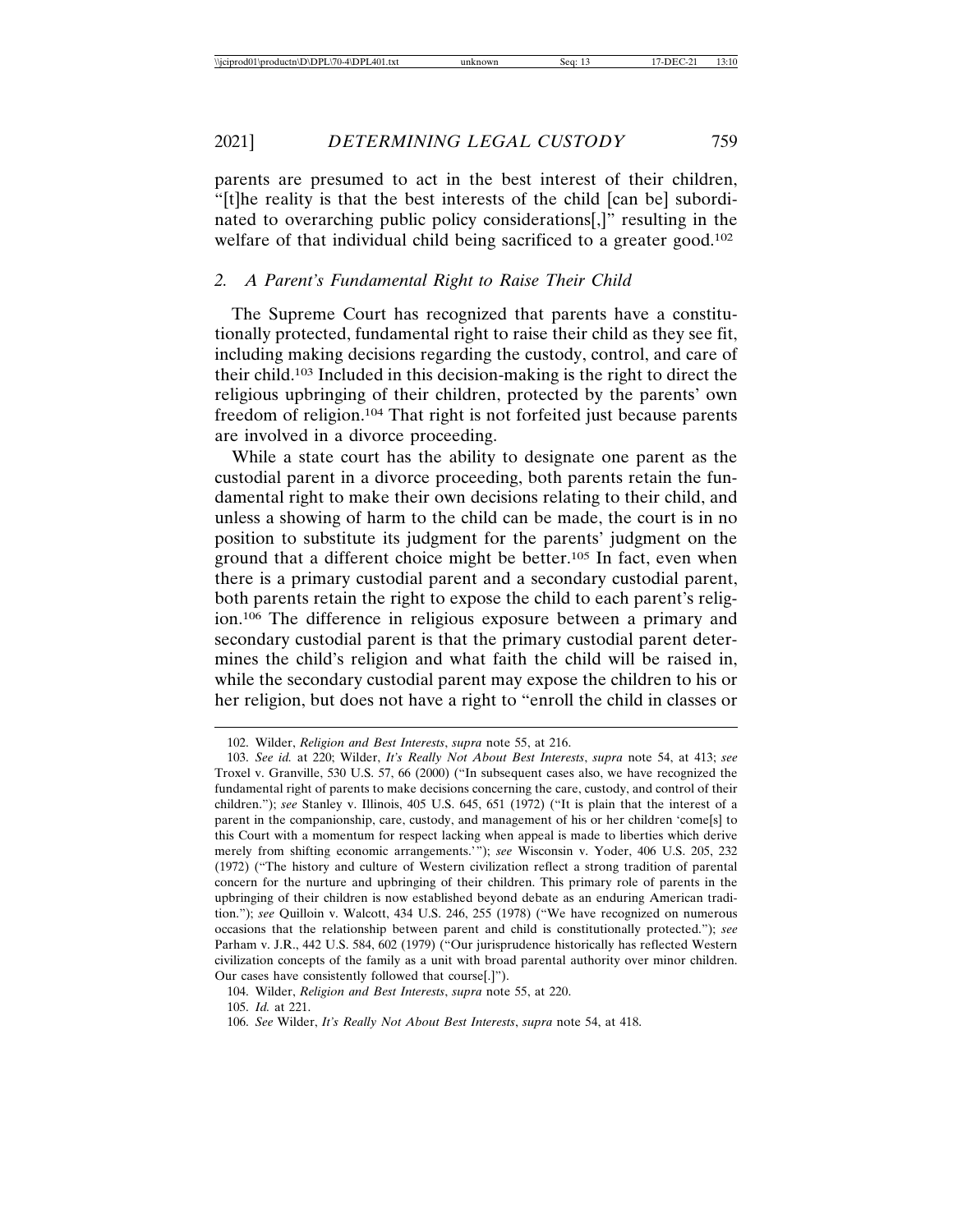programs in a religion different from that chosen for the child" by the primary custodial parent.107 Regardless of their custodial status, both parents' right to control their child's religious training is subject to limitation upon a showing of substantial harm to the child.<sup>108</sup>

#### *3. The State's* Parens Patriae *Power*

The limitation on a parent's fundamental right to raise their child how they see fit arises out of the state's interest as *parens patriae*. 109 The Supreme Court has found that a state has a "compelling" interest in "safeguarding the physical and psychological well-being of a minor[.]"110 In other words, "the state has a compelling interest in protecting children from harm."111 Thus, if a parent's actions cause "actual or threatened harm to a child[,]" a compelling interest sufficient to permit state interference with that parent's rights has been established.112 However, courts may not rely on the legislature's best interests standard absent a substantial harm to the child; such a standard is insufficient to find that a parent's fundamental rights have been subordinated to a compelling state interest.<sup>113</sup> In other words, without a finding of substantial harm to the child, a court's finding of best interests does not constitutionally support a custody decision that transgresses a parent's fundamental right of religion or right to raise their child how they see fit.114

#### *4. Constitutionality of Denominational Preferences*

The religion clauses of the First Amendment state that "Congress shall make no law [1] respecting an establishment of religion or [2] prohibiting the free exercise thereof."115 The first clause, often referred to as the Establishment Clause, ensures that "[n]either a state nor the Federal Government can set up a church. Neither can pass laws which aid one religion, aid all religions, or prefer one religion over another."116 The second clause, often referred to as the Free Exercise Clause, provides the "right to religious beliefs, including assem-

<sup>107.</sup> *Id.* at 413.

<sup>108.</sup> Mabry, *supra* note 98, at 39.

<sup>109.</sup> Wilder, *It's Really Not About Best Interests*, *supra* note 54, at 418–19.

<sup>110.</sup> *See* New York v. Ferber, 458 U.S. 747, 756–57 (1982) (quoting Globe Newspaper Co. v. Superior Court, 457 U.S. 596, 607 (1982)).

<sup>111.</sup> Wilder, *It's Really Not About Best Interests*, *supra* note 54, at 419.

<sup>112.</sup> *See id.*

<sup>113.</sup> *See id.* at 421.

<sup>114.</sup> *See id.*

<sup>115.</sup> U.S. CONST. amend. I. The Fourteenth Amendment has made the First Amendment applicable to the states. U.S. CONST. amend. XIV.

<sup>116.</sup> Everson v. Bd. of Educ*.*, 330 U.S. 1, 15 (1947).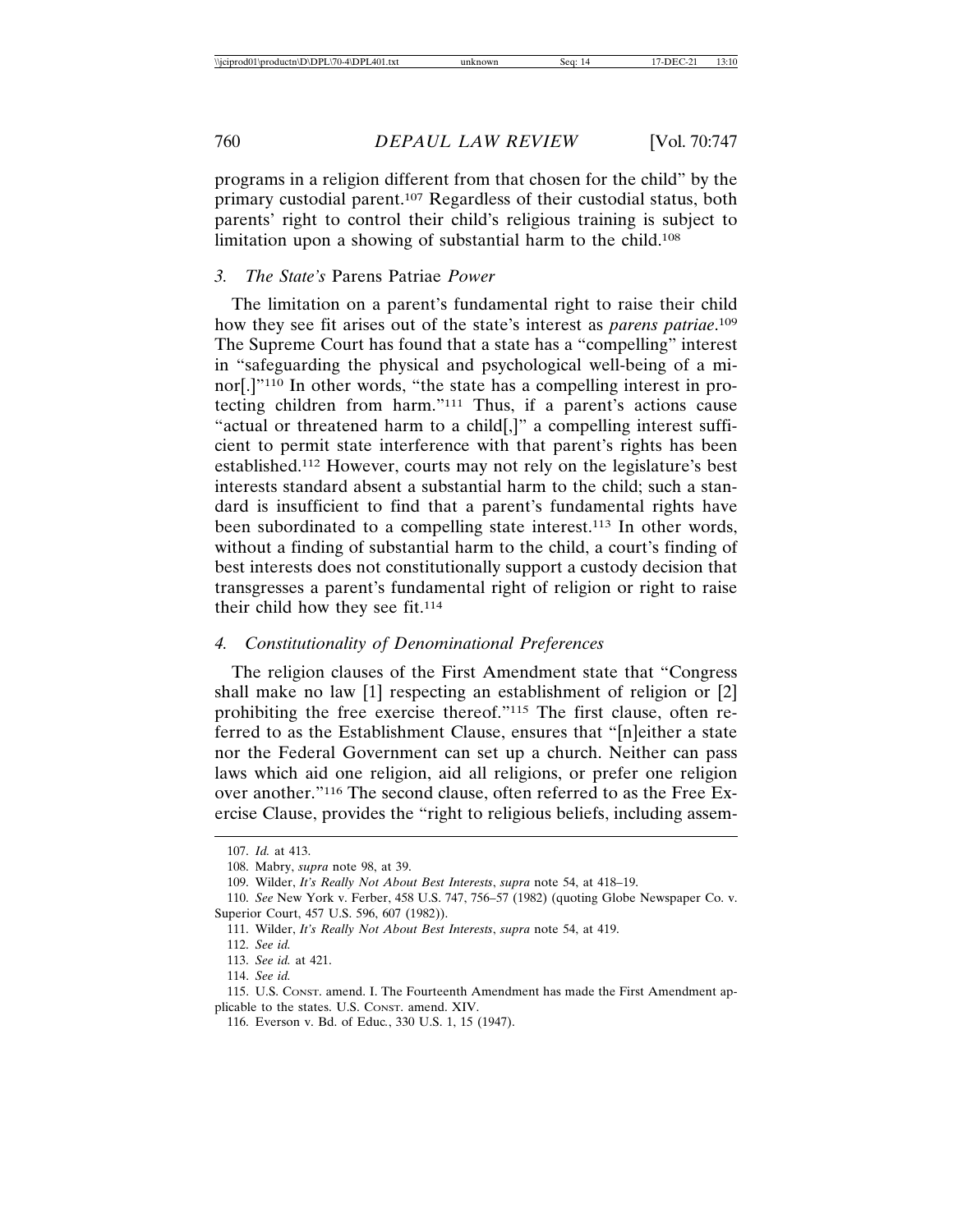bling for worship services, proselytizing, and observing dietary restrictions . . ."117 Thus, the Free Exercise Clause affords constitutional protection to beliefs, but not necessarily actions motivated by those beliefs.118 The Free Exercise Clause forbids governmental interference with a parent's decision to practice or not to practice religion, as well as the parent's choice of religion.119 However, if the government in fact interferes with fundamental constitutional rights of the parent, that interference is subject to a strict scrutiny analysis.120 The government's interference will only be justified with a showing of a compelling state interest.121

Under certain circumstances, courts may consider religion in divorce proceedings when custody is being determined.122 Assuming that the parents are unable to agree or make decisions jointly, the government may intervene on the otherwise protected sphere of parental decision-making.123 There are times when a custody determination requires the court to inquire into a parent's religious beliefs. In this case, a state court may consider: (1) "religion as one, but not the sole factor;" (2) "the impact that religion will have on the child's secular well-being;" or (3) "the child's ascertainable preferences and whether religion plays an important role in shaping the child's identity."124

When a court investigates into a parent's religion, the court should refrain from focusing on the official doctrines of the religion.125 This limitation is derived from the Free Exercise Clause, whereby a law may not interfere with a person's religious beliefs, but, in certain circumstances, it may interfere with the practices of those religious beliefs.126 Thus, in order for a court to honestly consider a parent's religion "for its secular worth" and survive strict scrutiny, the court must identify the secular values pertinent in the court's custody determination and require a factual showing that the religion does or does

<sup>117.</sup> Wilder, *It's Really Not About Best Interests*, *supra* note 54, at 412.

<sup>118.</sup> Wilder, *Religion and Best Interests*, *supra* note 55, at 220.

<sup>119.</sup> *See* Mabry, *supra* note 98, at 39.

<sup>120.</sup> Wilder, *It's Really Not About Best Interests*, *supra* note 54, at 418.

<sup>121.</sup> Note, *The Establishment Clause and Religion in Child Custody Disputes: Factoring Religion into the Best Interest Equation*, 82 MICH. L. REV. 1702, 1704 (1984) [hereinafter *Factoring Religion into the Best Interest Equation*].

<sup>122.</sup> *See* Mabry, *supra* note 98, at 40.

<sup>123.</sup> Wilder, *Religion and Best Interests*, *supra* note 55, at 221.

<sup>124.</sup> Mabry, *supra* note 98, at 40–41.

<sup>125.</sup> *See Factoring Religion into the Best Interest Equation*, *supra* note 121, at 1705.

<sup>126.</sup> *See generally* Bob Jones Univ. v. United States, 461 U.S. 574 (1983); United States v. Lee, 455 U.S. 252 (1982); *see* Harris v. Harris, 343 So. 2d 762 (Miss. 1977).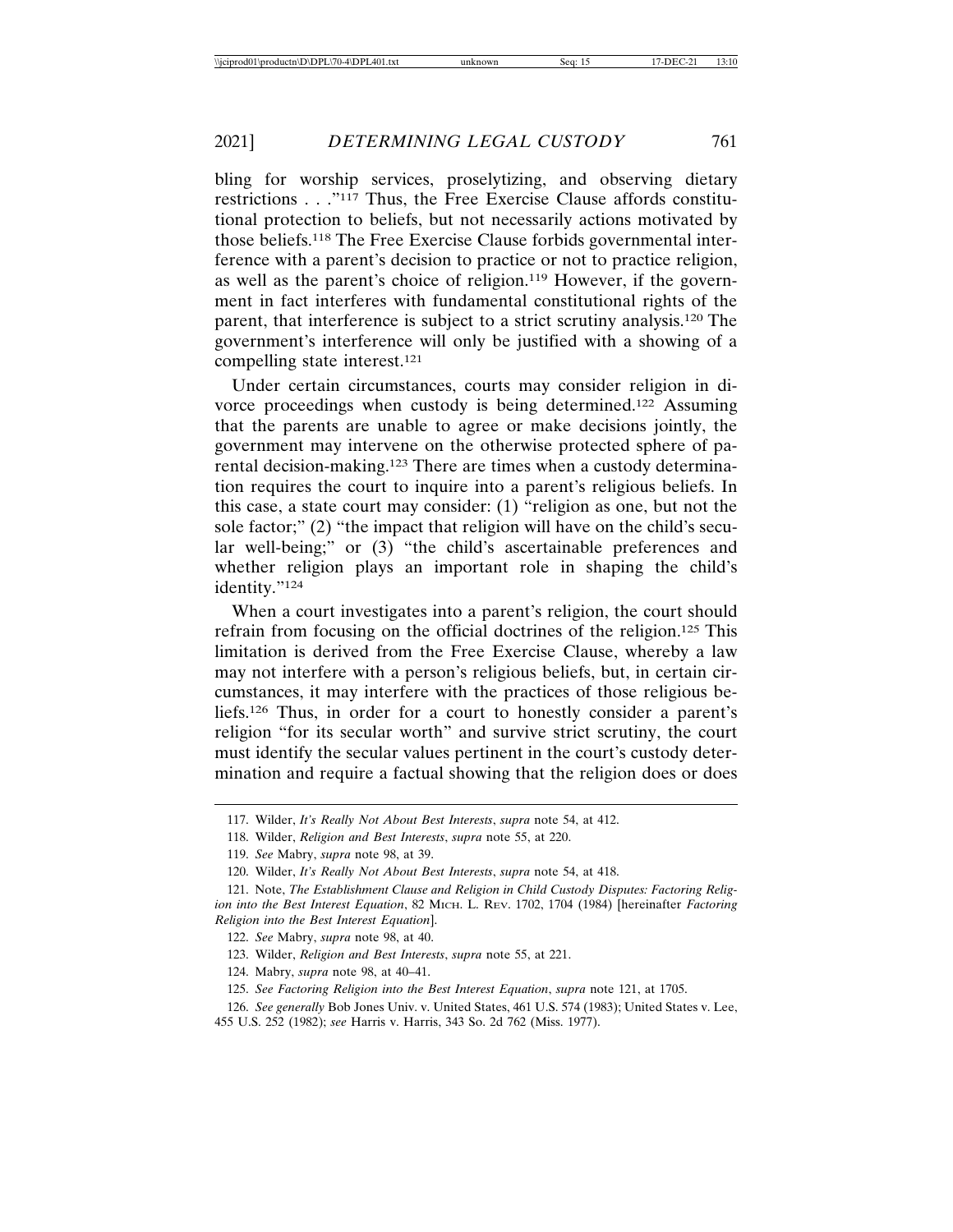not embody those secular values.127 Thus, religious practices may be considered by a court if it can be demonstrated that the practices impact the child's best interests.128

#### a. Preference Between Two Different Religions

The Establishment Clause generally prohibits courts from determining custody between religious parents solely on the grounds of religion.129 Thus, a court's preference for one religion over another based on the doctrines they promote is a violation of the Establishment Clause.130 However, an exception to this general rule exists: "[t]his preference is unconstitutional unless the religious practices involved threaten the child's health or safety."131 Additionally, courts agree that in most cases, "the unconventionality or unpopularity of the [parent]'s religion may not be considered" in a custody determination.132 Thus, even when a parent follows an unpopular or unconventional religion, traditional and nontraditional religions must be treated alike.133

#### b. Preference Between Religion and Non-Religion

Courts have held that preference for religion over no religion is equally as constitutionally impermissible as preferring one religion over a different religion.134 The constitutionality of a court's preference for religion over no religion is determined under the tripartite test set forth in *Lemon v. Kurtzman*. 135 The test set forth in *Lemon* requires: (1) that the statute have a secular legislative purpose; (2) that its principal or primary effect neither advance nor inhibit religion; and (3) that the statute not foster an excessive government entanglement with religion.136 A court's preference for religious over nonreligious parents violates every part of the *Lemon* test: it serves a religious purpose rather than a secular purpose, it has the principal effect of advancing religion, and it entangles the state with religion in

- 132. *Id.* at 1704 n.13.
- 133. *See id.* at 1704, 1717 n.50.

<sup>127.</sup> *Factoring Religion into the Best Interest Equation*, *supra* note 121, at 1716.

<sup>128.</sup> *See* Wilder, *Religion and Best Interests*, *supra* note 55, at 225.

<sup>129.</sup> *See Factoring Religion into the Best Interest Equation*, *supra* note 121, at 1704.

<sup>130.</sup> *See* Wilder, *Religion and Best Interests*, *supra* note 55, at 229.

<sup>131.</sup> *Factoring Religion into the Best Interest Equation*, *supra* note 121, at 1716.

<sup>134.</sup> *See, e.g.*, Welker v. Welker, 129 N.W.2d 134, 138 (Wis. 1964) (refusing to compare the merits of religious attitudes during a custody determination between a religious parent and an agnostic parent).

<sup>135.</sup> Lemon v. Kurtzman, 403 U.S. 602, 612–13 (1971).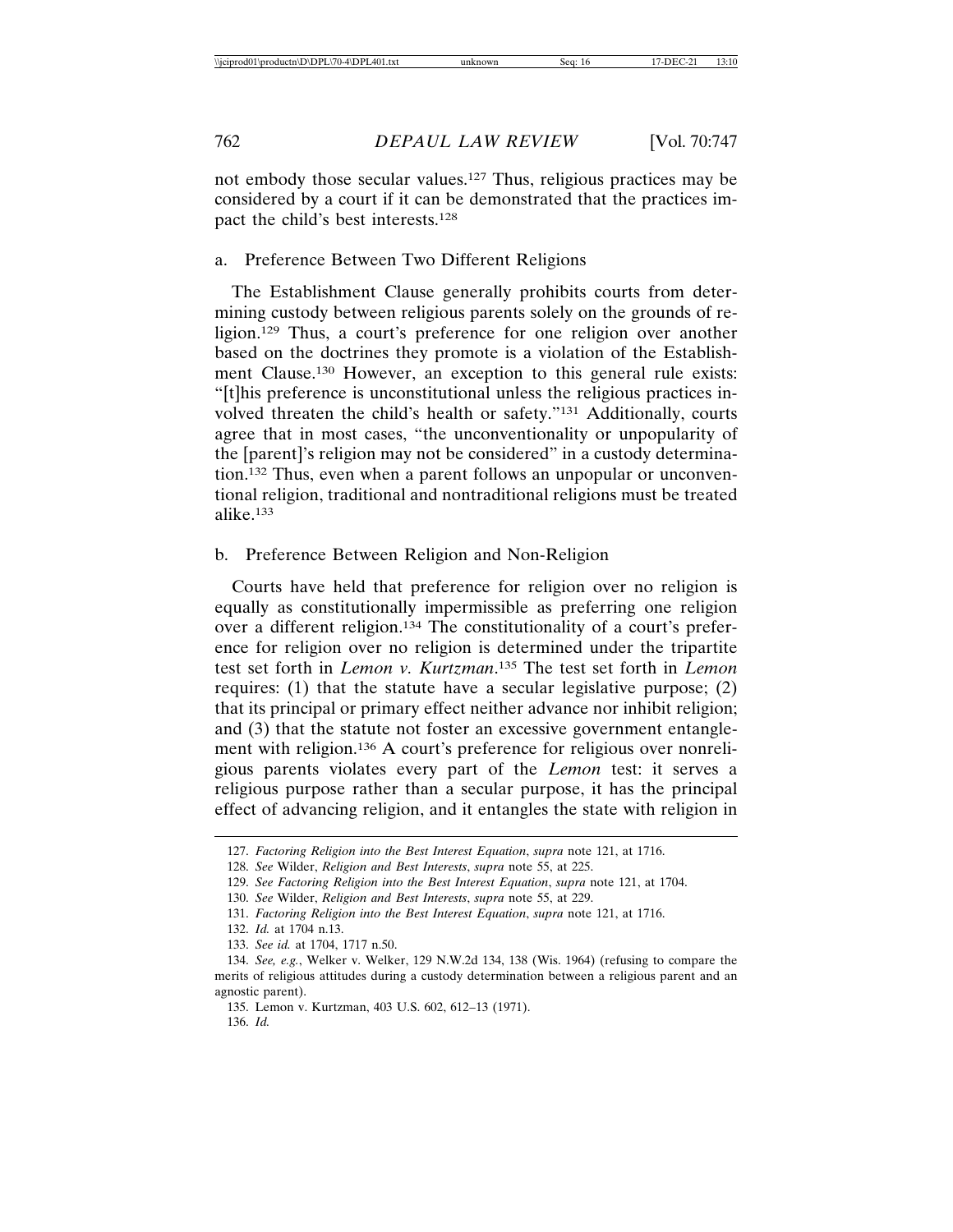such a way to violate the Establishment Clause.137 Moreover, freedom of religion is not only the freedom to practice organized religion; it is also the freedom to reject all religions.138 A court's preference for a religious parent over a nonreligious parent not only punishes the nonreligious parent for exercising a constitutionally protected right, but it also places the court on the side of organized religion.139

# c. Preference When Religion Threatens Health and Safety

It is clearly a constitutional violation for a court to prefer one religion over a different religion, or to prefer one religion over no religion.140 However, there is an exception to this general rule: a court may exercise a preference when the religious practices of one parent threaten a child's health or safety.141 To make a preference, a court must consider the respective religious practices of each parent. However, the court's examination of the parents' religious practices is limited to the direct impact that those practices have on the child.<sup>142</sup> Courts face an ongoing struggle with these examinations; namely, to what degree is the certainty and amount of harm to the child shown?143

Courts seem to agree that a showing of harm must be more than simply demonstrating that the child could be confused or upset by conflicting religious practices, or that the child might be bored when sitting in church for long periods of time.<sup>144</sup> A religious parent will not be denied custody "where the possibility of harm is speculative and not immediate."145 Rather, the only way a court may justify an intrusion on the parent's right to expose their children to certain religious beliefs is if actual harm is demonstrated.146 Hence, a state will have a compelling interest sufficient to permit interference with parental rights upon a finding that a parent's actions cause threatened or actual harm to the child.<sup>147</sup>

- 146. *See* Wilder, *It's Really Not About Best Interests*, *supra* note 54, at 416.
- 147. *See id.* at 419.

<sup>137.</sup> *See Factoring Religion into the Best Interest Equation*, *supra* note 121, at 1727.

<sup>138.</sup> *See* Wilder, *It's Really Not About Best Interests*, *supra* note 54, at 419–20.

<sup>139.</sup> *Id.* at 420.

<sup>140.</sup> *See supra* Part I.B.4.a–b.

<sup>141.</sup> *See Factoring Religion into the Best Interest Equation*, *supra* note 121, at 1716; *see* Wilder, *Religion and Best Interests*, *supra* note 55, at 220.

<sup>142.</sup> *See id.* at 1706 n.19.

<sup>143.</sup> *See id.* at 1705 n.18.

<sup>144.</sup> Wilder, *Religion and Best Interests*, *supra* note 55, at 222–23.

<sup>145.</sup> *Id.* at 225–26.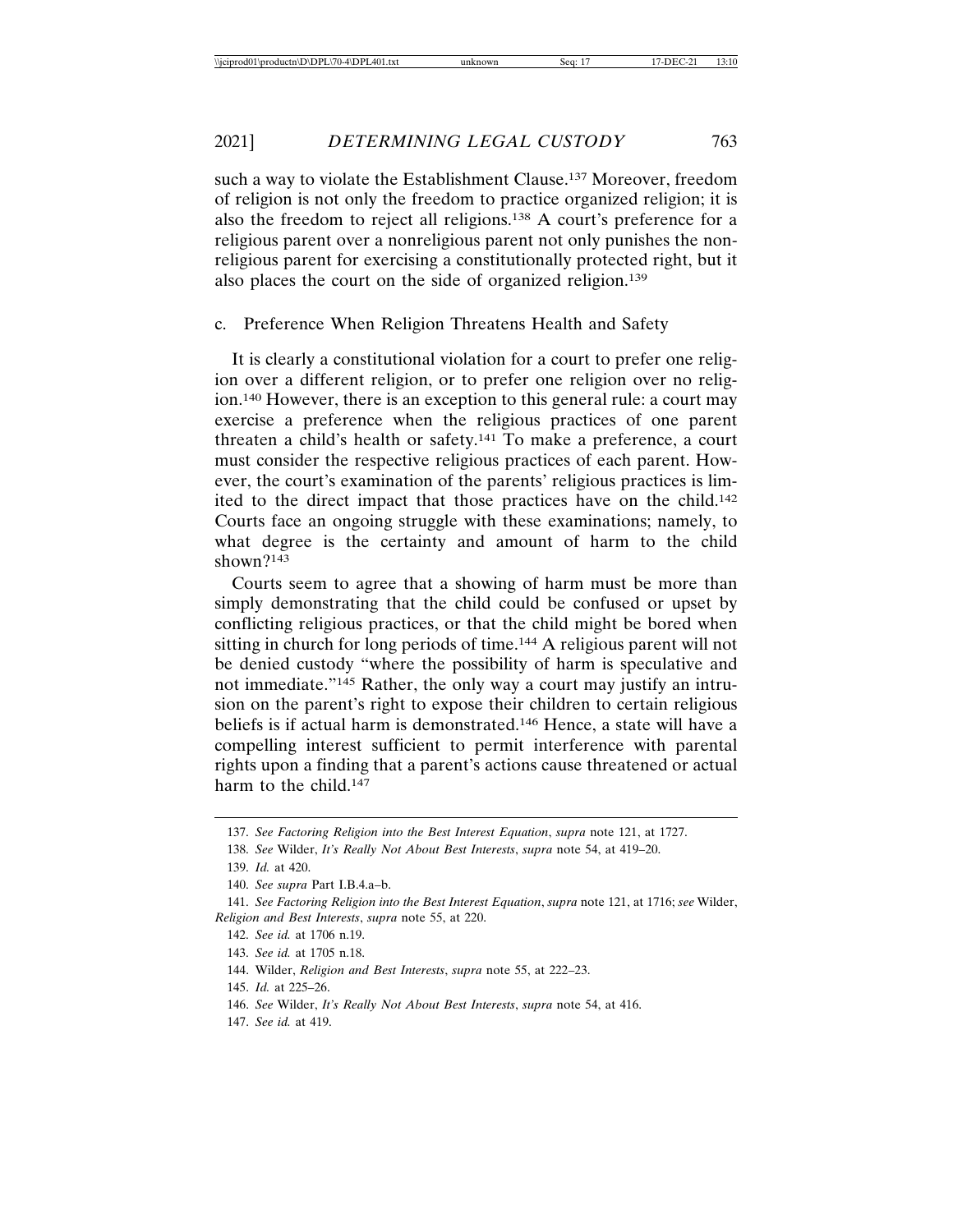#### II. ANALYSIS

# *A. What Do Vaccinations Have to Do with the Best Interests Standard?*

In order to ensure government neutrality in matters involving religion, the First Amendment requires courts to stay out of controversies involving religion and prohibits judges from inquiring into religion during custody proceedings.<sup>148</sup> Unless extenuating circumstances exist, the court may not include religion in its determination of a child's best interest.149 Seeing that a person's right to the free exercise of religion is a fundamental constitutional right, governmental interference is subject to a strict scrutiny analysis, whereby the interference must be narrowly tailored to achieve a compelling governmental interest.<sup>150</sup>

Not only do parents have the fundamental right to the free exercise of religion, but they also have the fundamental right to the care and custody of their children.151 These fundamental rights, when taken together, present a strong barrier against governmental interference. However, there are circumstances that may warrant a court interfering into this sphere of protected parental decision-making. One instance that may justify a court's interference is during a divorce proceeding. Specifically, the court may justifiably interfere when two parents are unable to agree on crucial decisions relating to their child.152

Imagine this scenario: a couple is going through a divorce proceeding. The wife identifies as a Christian Scientist and thus opposes vaccinations.153 The husband does not identify with any religion and believes that their child should in fact be vaccinated. In this situation, the parents are clearly unable to make joint medical decisions relating to their child; the wife strongly opposes vaccinations and would likely seek a religious exemption when enrolling the child into school, whereas the husband believes that the child should be vaccinated. Here, in order to fully ascertain the best interests of the child, a court may inquire into the religious beliefs of the parents.

When two parents who practice two different religions are involved in a divorce proceeding, and the outcome of a custody judgment in-

149. *See id.* at 1738.

<sup>148.</sup> *See Factoring Religion into the Best Interest Equation*, *supra* note 121, at 1725–26.

<sup>150.</sup> *See* Wilder, *It's Really Not About Best Interests*, *supra* note 54, at 418.

<sup>151.</sup> *See generally id.* at 413.

<sup>152.</sup> Wilder, *Religion and Best Interests*, *supra* note 55, at 221.

<sup>153.</sup> Antonia Blumberg, *Here's Where Major Religions Actually Stand On Vaccines*, HUFF. POST (Mar. 31, 2017, 5:47 AM), https://www.huffpost.com/entry/heres-where-major-religions-ac tually-stand-on-vaccines\_n\_58dc3ef0e4b08194e3b71fc4.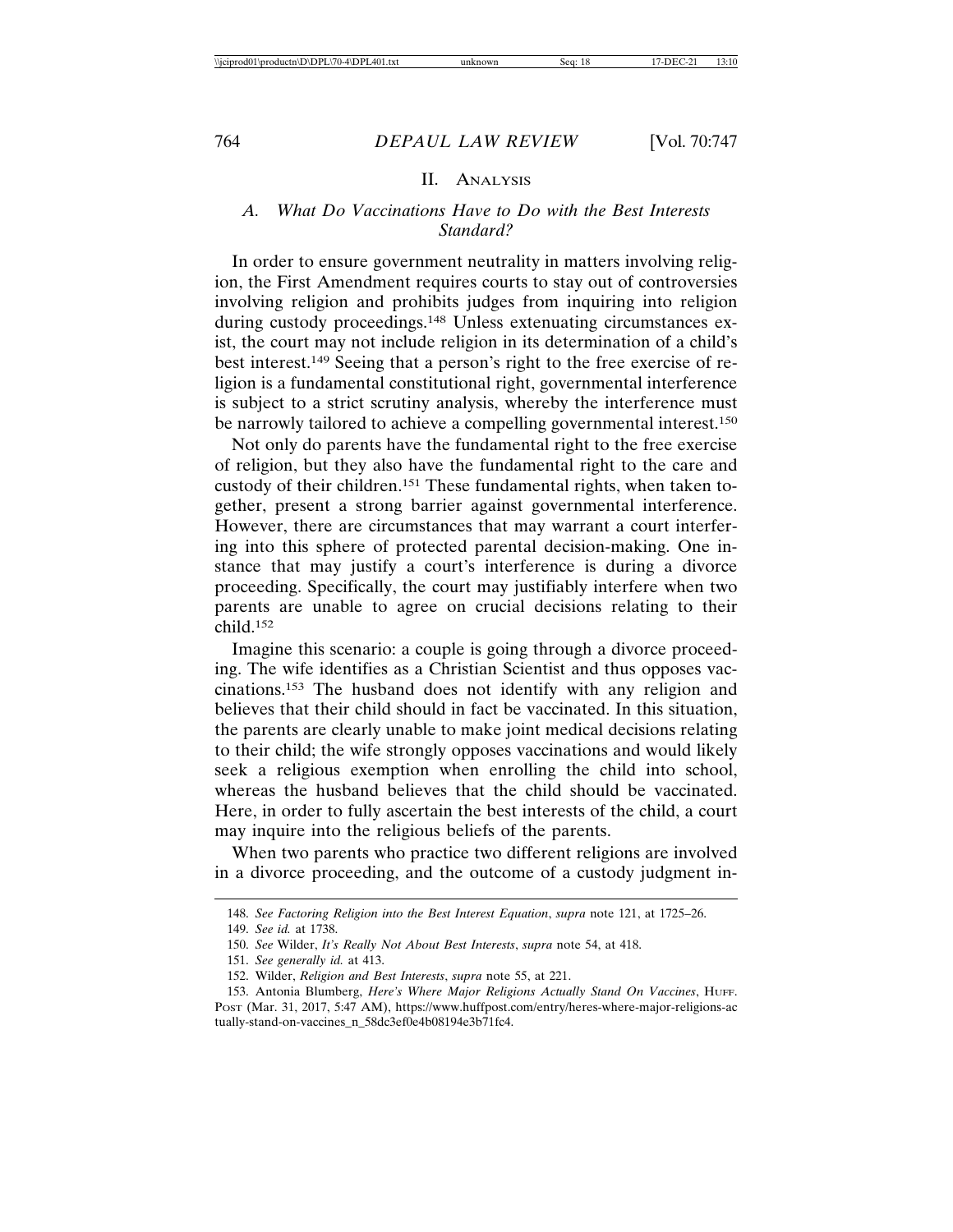volves the vaccination—or exemption from vaccinations—of a child, a court may consider the parents' religions if the religious practices threaten the child's health or safety. The court's consideration of the parents' religions is of course limited to the direct impact that the religious practices have on the child.154 A court's "judgment[ ] of religious merit [is] only justified by the compelling interest in protecting children's health and safety."155

While there is no uniform standard for the amount of harm that needs to be shown, courts seem to agree that a showing of harm must be more than simply demonstrating that the child could be confused or upset by conflicting religious practices, or that the child might be bored when sitting in church for long periods of time.156 The only way that a court may justify an intrusion on the parent's right to expose their children to certain religious beliefs is if actual harm is demonstrated.157 Courts have found that the religious practices of a parent may endanger the health or safety of a child when the parent prohibits medical treatment—such as a blood transfusion—because of his or her religious beliefs.158

A court's interference is far from unlimited. Rather, "[i]nfringement is constitutionally permissible only upon a showing that the restriction is necessary to promote a compelling state interest, and that this interest is served in the least restrictive manner possible."159 In making its determination, a court must balance individual liberty (*i.e.*, a parent's right to raise their child) with police power (*i.e.*, the state's interest as *parens patriae*).160 Courts are charged with balancing the rights of individuals to choose whether or not to vaccinate their children with the individual and societal risks associated with claiming a religious exemption.161

Parents enjoy a constitutionally protected, fundamental right to raise their child as they see fit, including making decisions regarding the custody, control, and care of their child.162 However, the limitation on a parent's fundamental right to raise their child as they see fit arises out of the state's interest as *parens patriae*. 163 As *parens patriae*,

- 160. Lu, *supra* note 12, at 872.
- 161. Salmon & Siegel, *supra* note 41, at 289.
- 162. *See generally supra* note 103 and accompanying text.
- 163. *See* Wilder, *It's Really Not About Best Interests*, *supra* note 54, at 418–19.

<sup>154.</sup> *See Factoring Religion into the Best Interest Equation*, *supra* note 121, at 1706 n.19. 155. *Id.*

<sup>156.</sup> Wilder, *Religion and Best Interests*, *supra* note 55, at 222–23.

<sup>157.</sup> *See* Wilder, *It's Really Not About Best Interests*, *supra* note 54, at 416.

<sup>158.</sup> Mabry, *supra* note 98, at 43.

<sup>159.</sup> Wilder, *It's Really Not About Best Interests*, *supra* note 54, at 418.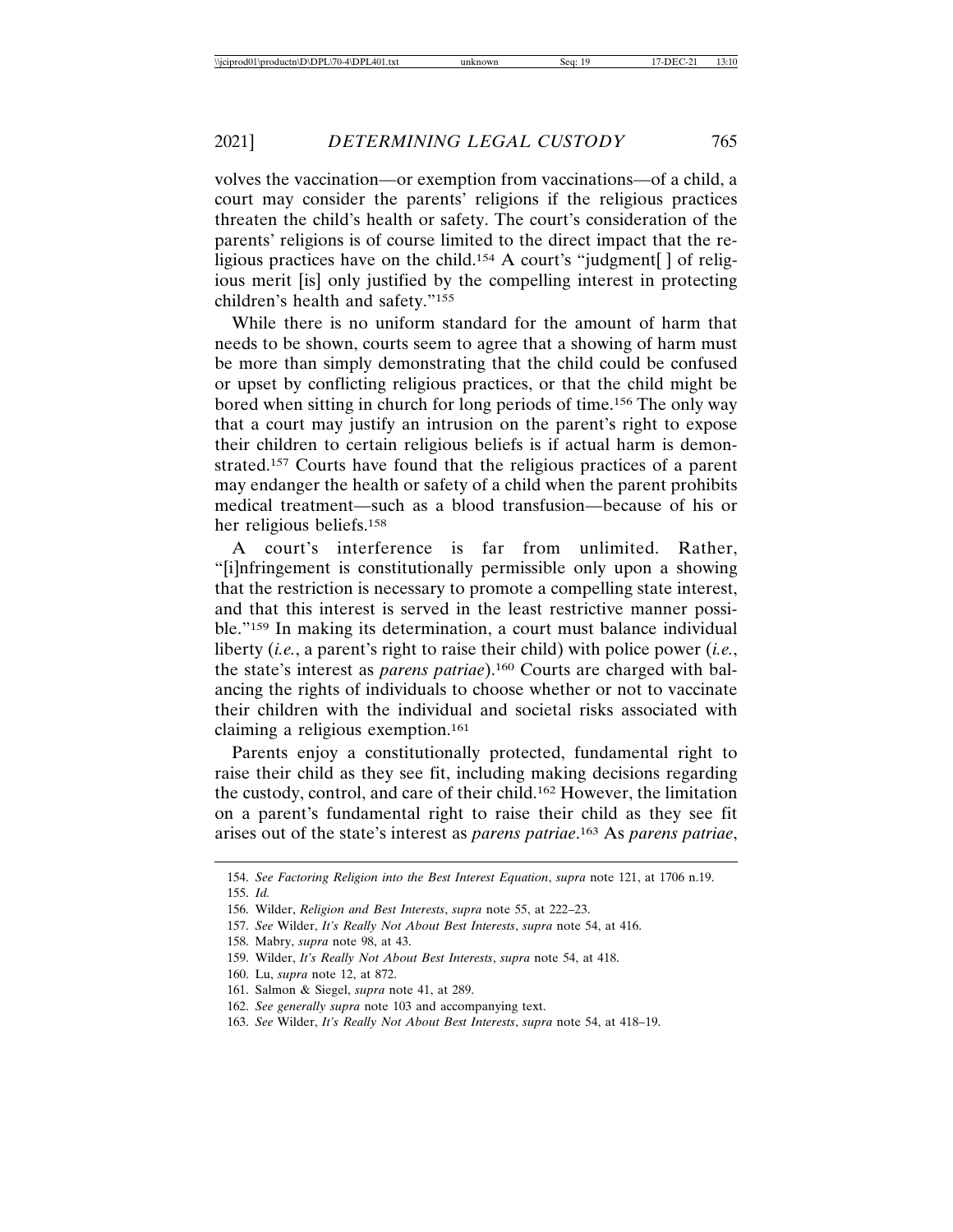the state has a compelling interest in "safeguarding the physical and psychological well-being of a minor."164 Thus, parents may make all of their own choices regarding the custody, control, and care of their child without worrying about interference from the state. This remains true unless a parent's actions cause actual or threatened harm to their child. In that instance, the state's interest as *parens patriae* outweighs the parent's right to raise their child as they see fit.

While the state may not interfere simply because the two parents are involved in a divorce proceeding, a showing during said proceeding—that a parent's actions may cause or have caused actual or threatened harm to the child—warrants interference by courts. Otherwise stated, the court's finding of the child's best interests will constitutionally support a custody decision that transgresses a parent's fundamental right to raise their child how they see fit if a parent's decision results in actual or threatened harm to the child.<sup>165</sup>

In the scenario at hand, one parent identifies herself as a Christian Scientist and practices the teachings of Christian Science. Taken on its face, there are no problems. She is free to follow and practice her religion and she is allowed to pass the teachings of her religion along to her children. However, the religion of Christian Science starkly opposes immunization and opposes the medical process of vaccinating individuals, including children.166 As a result, this parent refuses to vaccinate her children and intends to claim a religious exemption in order to enroll her child in public school. If the child does not receive his or her vaccines, the parent is not only exposing her child to numerous deadly diseases, but she is also exposing all other children and adults who may come into contact with her child.167

Her decision not to vaccinate her child creates a threatened risk to the child's health and safety; in a divorce proceeding, the court has been informed of this decision. At this point, the state's interest as *parens patriae* effectively creates a duty to interfere.168 Under normal circumstances, a court may not substitute its judgment for the parent's judgment on the ground that a different choice might be better.<sup>169</sup> However, this is not a normal circumstance; the parent's decision could result in her child contracting a lethal disease. Thus, a court may assign legal custody to the other parent who does not oppose vaccina-

<sup>164.</sup> *See generally supra* note 110.

<sup>165.</sup> *See* Wilder, *It's Really Not About Best Interests*, *supra* note 54, at 421.

<sup>166.</sup> Blumberg, *supra* note 153.

<sup>167.</sup> Calandrillo, *supra* note 3, at 420.

<sup>168.</sup> *See supra* Part I.A.3.

<sup>169.</sup> Wilder, *Religion and Best Interests*, *supra* note 55, at 221.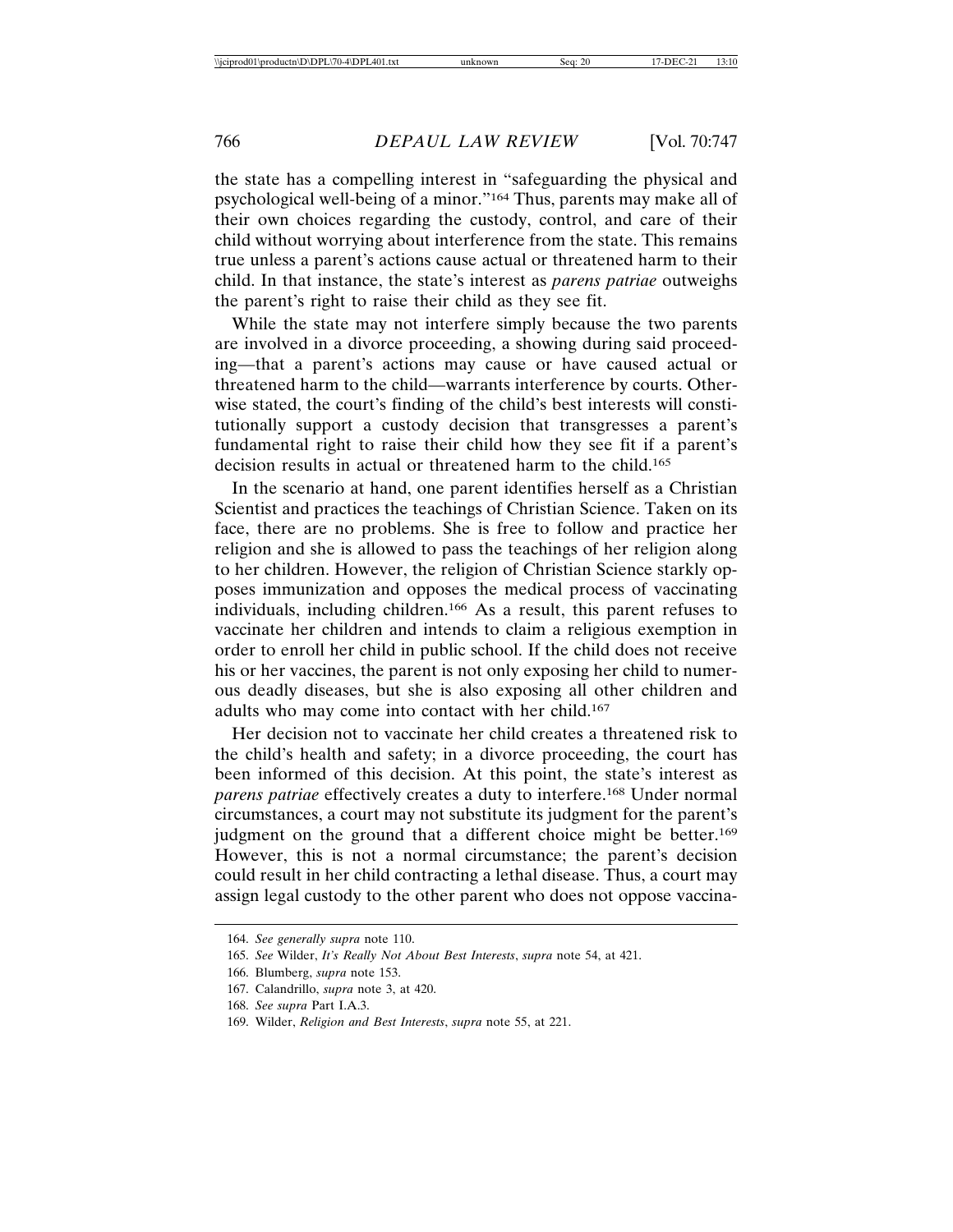tions and wants his child to receive the proper vaccinations. Such an action is supported by the state's interest as *parens patriae* and outweighs the mother's right to raise her child how she sees fit.

Not only does this action not violate the mother's fundamental right to raise her child as she sees fit, but this action also does not violate her First Amendment rights under either the Establishment Clause or the Free Exercise Clause. The Establishment Clause ensures that "[n]either a state nor the Federal Government can set up a church. Neither can pass laws which aid one religion, aid all religions, or prefer one religion over another."170 The court's decision to award legal custody to the parent who does not identify with any religion is the exact outcome that the Establishment Clause intended for. Even if the father identified with a certain religion, there is still no violation of the Establishment Clause because preference for one religion over another is permissible when the practices of one of the religions followed by a parent threatens the health and safety of their child.171 Next, the Free Exercise Clause provides the "right to religious beliefs, including assembling for worship services, proselytizing, and observing dietary restrictions . . ."172 As a result, the Free Exercise Clause affords constitutional protection to beliefs, but not necessarily actions motivated by those beliefs.173 In this scenario, the Free Exercise Clause protects the mother's right to follow and practice her religion, but it does not grant her the right to expose her child or community to harm from disease.174 Maintaining the good of the public as a whole justifies such a limitation on the Free Exercise Clause. Therefore, a court's decision to award legal custody to the parent who does not identify with any particular religion does not violate the mother's First Amendment rights.

# *B. Considering the Religions of Both Parents Satisfies All Three Prongs of* Lemon

A court's consideration of each parents' religion in custody determinations should be analyzed under the *Lemon* test.175 In *Lemon*, the Supreme Court created a three-prong test, which the Court has subsequently used to determine the constitutionality of laws challenged

<sup>170.</sup> Everson v. Bd. of Educ., 330 U.S. 1, 15 (1947).

<sup>171.</sup> *See Factoring Religion into the Best Interest Equation*, *supra* note 121, at 1716; *see also* Wilder, *Religion and Best Interests*, *supra* note 55, at 220.

<sup>172.</sup> Wilder, *It's Really Not About Best Interests*, *supra* note 54, at 412.

<sup>173.</sup> *See* Wilder, *Religion and Best Interests*, *supra* note 55, at 220.

<sup>174.</sup> *See* Prince v. Massachusetts, 321 U.S. 158, 167–70 (1944).

<sup>175.</sup> *See generally Factoring Religion into the Best Interest Equation*, *supra* note 121, at 1708.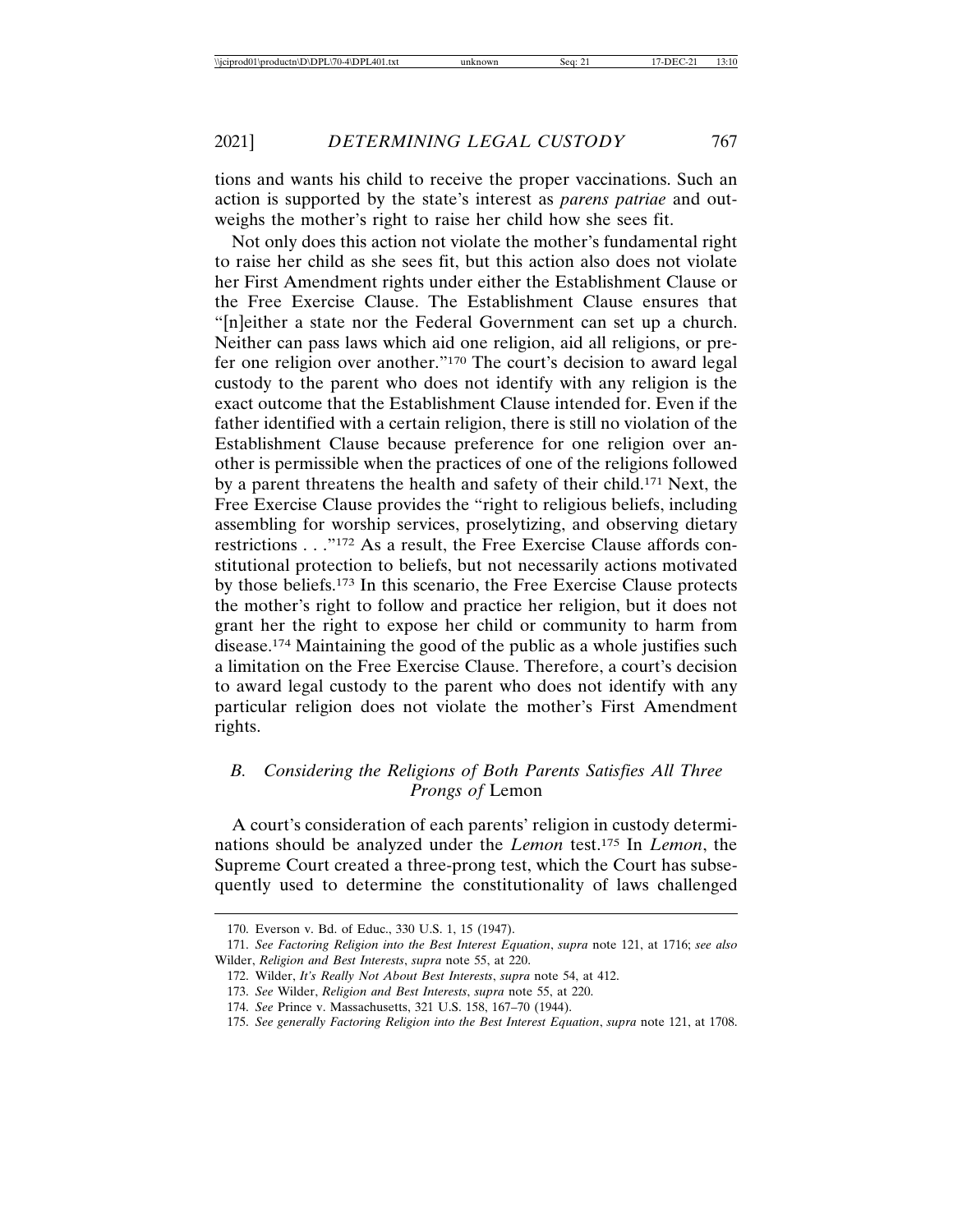under the Establishment Clause.176 While *Lemon* focused primarily on state statutes, judicial decisions may nevertheless be subject to the scrutiny of the tripartite test.<sup>177</sup> Thus, the test is used to determine whether governmental action offends the Establishment Clause and requires: "(1) that the action have a secular purpose, (2) that its principal or primary effect neither advances nor inhibits religion, and (3) that it does not foster an excessive entanglement with religion."178 If a government action "fails" just one of the prongs, there will be a violation of the Establishment Clause.179 When two parents who practice two different religions are involved in a divorce proceeding, and the outcome involves the vaccination—or exemption from vaccinations of a child, a court's consideration of the parents' religion satisfies all three prongs of the *Lemon* test and passes constitutional muster.

#### *1. Secular Purpose*

The first prong of the *Lemon* test is secular purpose: "[t]he government is required to have a secular purpose for its message or action."180 While the purpose may in fact be self-serving, it will be considered constitutional so long as it is secular.181 Of course, the Court has found that certain actions have a preeminent purpose that is religious in nature, which could never "blind [the Court] to that fact."182 At times, the majority of the Court has framed the finding of a secular purpose in such a way that a religious purpose and a secular purpose may not coexist without violating the Constitution.183 Other times, the Court has "limited the purpose requirement to the express wording of the *Lemon* test—that the government have 'a' secular purpose."184 Such a limitation demonstrates the Court's search for *any* secular purpose.

Following this relaxed attitude, the Court has done away with serious investigations into the purpose of an action and no longer requires that a secular purpose be preeminent.185 Following the standard as set forth in *Lemon*, the simple requirement of having a secular purpose

<sup>176.</sup> Novak, *supra* note 4, at 1111.

<sup>177.</sup> *See generally* Bonjour v. Bonjour, 592 P.2d 1233 (Alaska 1979); Zucco v. Garrett, 501 N.E.2d 875 (Ill. App. Ct. 1986).

<sup>178.</sup> *Zucco*, 501 N.E.2d at 880.

<sup>179.</sup> *See* Amy J. Alexander, *When Life Gives You the* Lemon *Test: An Overview of the* Lemon *Test and Its Application*, 3 PHOENIX L. REV. 641, 646 (2010).

<sup>180.</sup> *Id.* at 656.

<sup>181.</sup> *See* Stone v. Graham, 449 U.S. 39, 40 (1980).

<sup>182.</sup> *Id.* at 41.

<sup>183.</sup> *But see id.* at 44 (Rehnquist, J., dissenting).

<sup>184.</sup> Alexander, *supra* note 179, at 657.

<sup>185.</sup> *See* Lynch v. Donnelly, 465 U.S. 668, 681–82 (1984).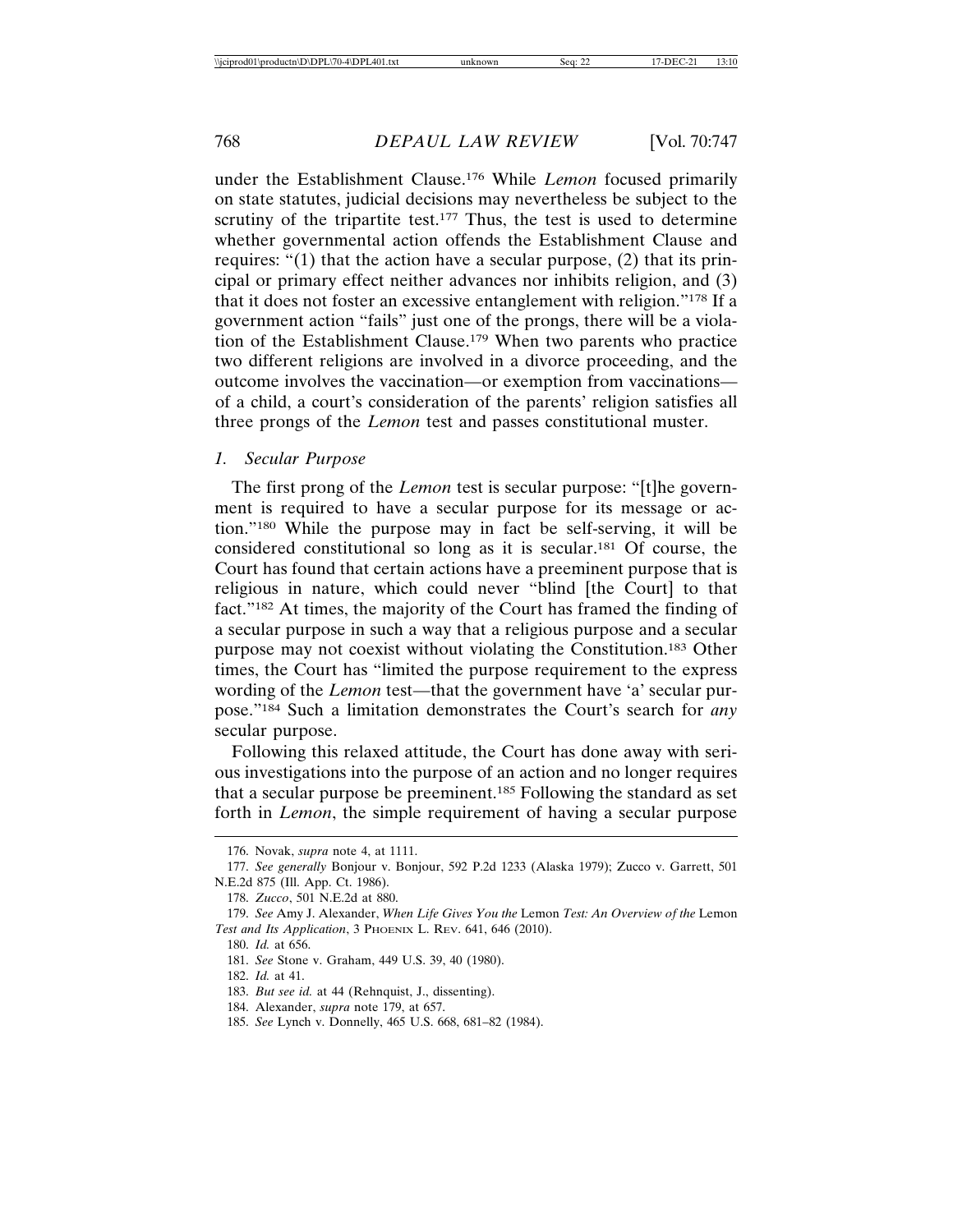provides a much clearer approach for lower courts.186 So long as there is a secular purpose, the action will satisfy the first prong. But if there is not a secular purpose, the action will fail this prong.187 While the court may be required to conduct a more thorough investigation into the motives behind the governmental action, the requirement that the secular purpose be legitimate is reinforced when taking this approach.188

In this situation, when a court inquires into the parents' religion in making a custody determination, it is doing so for a secular purpose and thus satisfies the first prong of the *Lemon* test. The reason that the court must look into the religion of the parents is to understand the relationship between religion and vaccinations. The question that the court is presented with when analyzing this issue is whether or not a child will be vaccinated. Vaccinations and immunizations are undoubtedly secular purposes, as the court is assessing behavior and decisions that directly affect the health and safety of the child.189

Under the *Lemon* test, a secular purpose exists because the court is essentially just making the decision of whether or not the child will receive the vaccines necessary to enroll in school. It is true that standing alone, the "religiousness" of a party is not a reliable guide to his or her fitness as a parent.<sup>190</sup> However, in this situation, religion alone is not being weighed to determine the best interests of the child. The analysis of religion is merely used as a means to an end. The end awarding legal custody to the parent who wants to vaccinate the child—serves a secular purpose by protecting the health and safety of that child, as well as all other individuals in that community. Therefore, the first prong of the *Lemon* test is satisfied.

# *2. Principal or Primary Effect Must Not Advance or Inhibit Religion*

The second prong of the *Lemon* test is effect, which requires that the action not have the principal or primary effect of advancing or inhibiting religion.191 Rather than focusing on the motivation behind the action, the effect prong focuses on the result of the government action.192 This prong, morphing since *Lemon*, saw its most significant

189. *See* Zucco v. Garrett, 501 N.E.2d 875, 880 (Ill. App. Ct. 1986).

<sup>186.</sup> *See id.* at 681.

<sup>187.</sup> *See* Alexander, *supra* note 179, at 658.

<sup>188.</sup> *See generally* McCreary Cty. v. ACLU of Ky., 545 U.S. 844, 902 (2005).

<sup>190.</sup> *See generally id.*

<sup>191.</sup> Lemon v. Kurtzman, 403 U.S. 602, 612 (1971).

<sup>192.</sup> *See generally id.*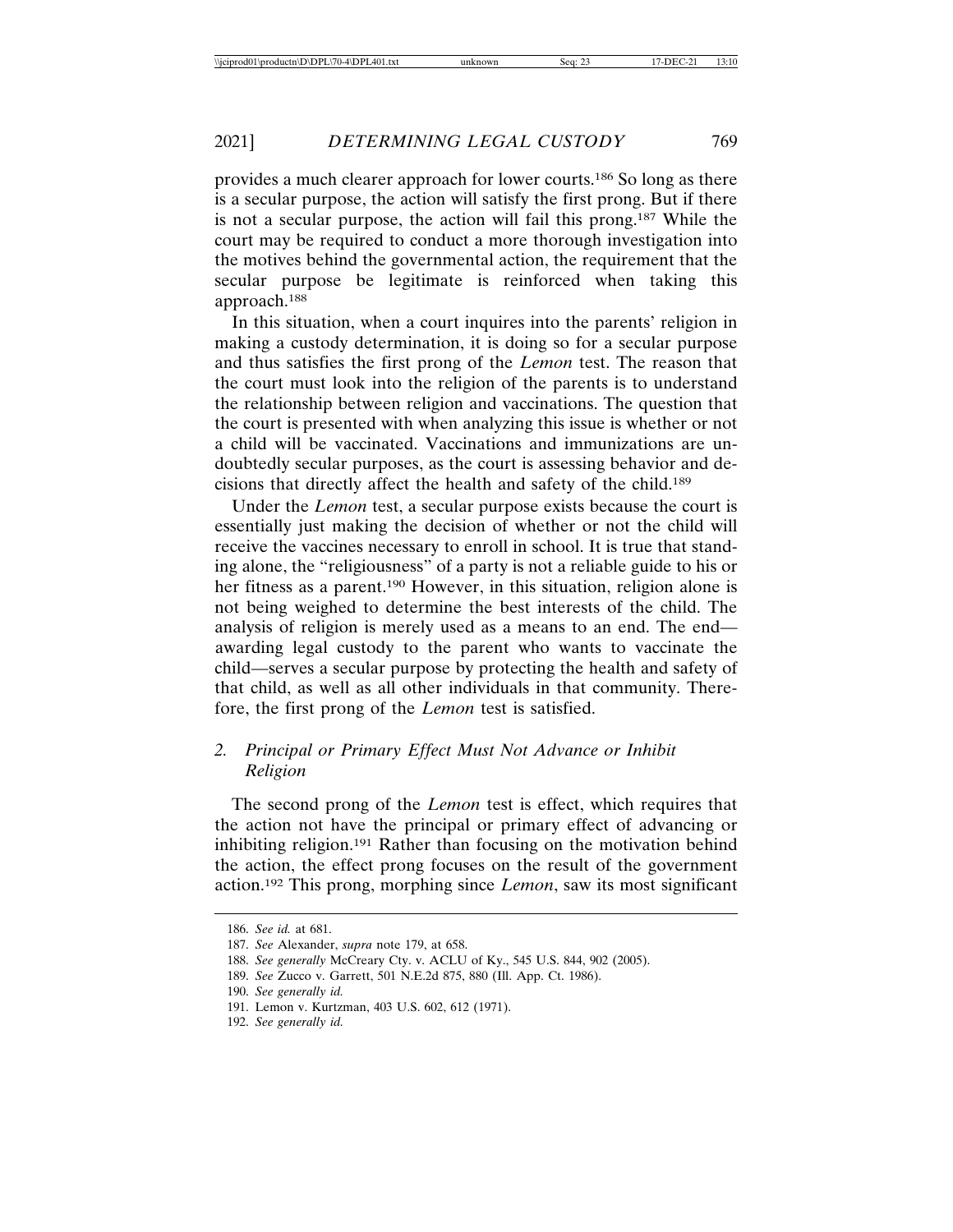change in Justice O'Connor's concurrence in *Lynch v. Donnelly*. 193 In her concurrence, Justice O'Connor introduced the "endorsement test," where the Court would ask whether the government's message endorses a religion as determined by the reasonably informed observer, rather than asking what effect actually occurred.194 Rather than looking at the actual effect, Justice O'Connor's version of the prong requires the Court to examine the hypothetical effect of a government action based on social context.195 While this version provides a clearer standard for the Court, its application has proven unworkable.196 This is due to the fact that analysis under the "endorsement test" requires a highly fact-based analysis, which in turn reduces its precedential value.197

The endorsement test has also altered the way that the Court looks at the preeminence of the effect. Under the original *Lemon* test, in order to hold that an action violated the Establishment Clause, the effect of advancing religion must have been "primary" or "principal."198 Following this language, the Court frequently found that "incidental benefits conferred on religion were acceptable as long as they were not primary."199 Under this approach, incidental benefits to religion will not invalidate a government's action.200 However, the revised prong—incorporating Justice O'Connor's endorsement test created a much stricter test. Under the endorsement version, if a hypothetical observer could confuse an incidental benefit to religion with endorsement of religion, the government's action could be held to violate the Establishment Clause.201 Even if the purpose and primary effect of the action was secular, the action could still be considered unconstitutional if a hypothetical person views an incidental benefit as the government favoring a religion.<sup>202</sup> Justice O'Connor's

198. *See* Lemon v. Kurtzman, 403 U.S. 602, 612 (1971).

199. Alexander, *supra* note 179, at 660.

200. *See Lynch*, 465 U.S. at 673 (mandating accommodation, not just tolerance of all religions); *see generally* Marsh v. Chambers, 463 U.S. 783 (1983) (upholding state payment of chaplains praying at legislative sessions); *see also* Walz v. Tax Comm'n, 397 U.S. 664, 693 (1970) (upholding tax exemption for church property).

201. *See* Capitol Square Rev. & Advisory Bd. v. Pinette, 515 U.S. 753, 768 (1995).

202. *See* Alexander, *supra* note 179, at 661.

<sup>193.</sup> *See* Lynch v. Donnelly, 465 U.S. 668, 691–92 (1984) (O'Connor, J., concurring).

<sup>194.</sup> *Id.* at 691.

<sup>195.</sup> *See generally id.*

<sup>196.</sup> *See generally* Cty. of Allegheny v. ACLU, Greater Pittsburgh Chapter, 492 U.S. 573, 598–621 (1989) (evaluating context in detail to determine whether a creche and a menorah would lead a reasonable observer to believe the government was favoring religion).

<sup>197.</sup> Alexander, *supra* note 179, at 659.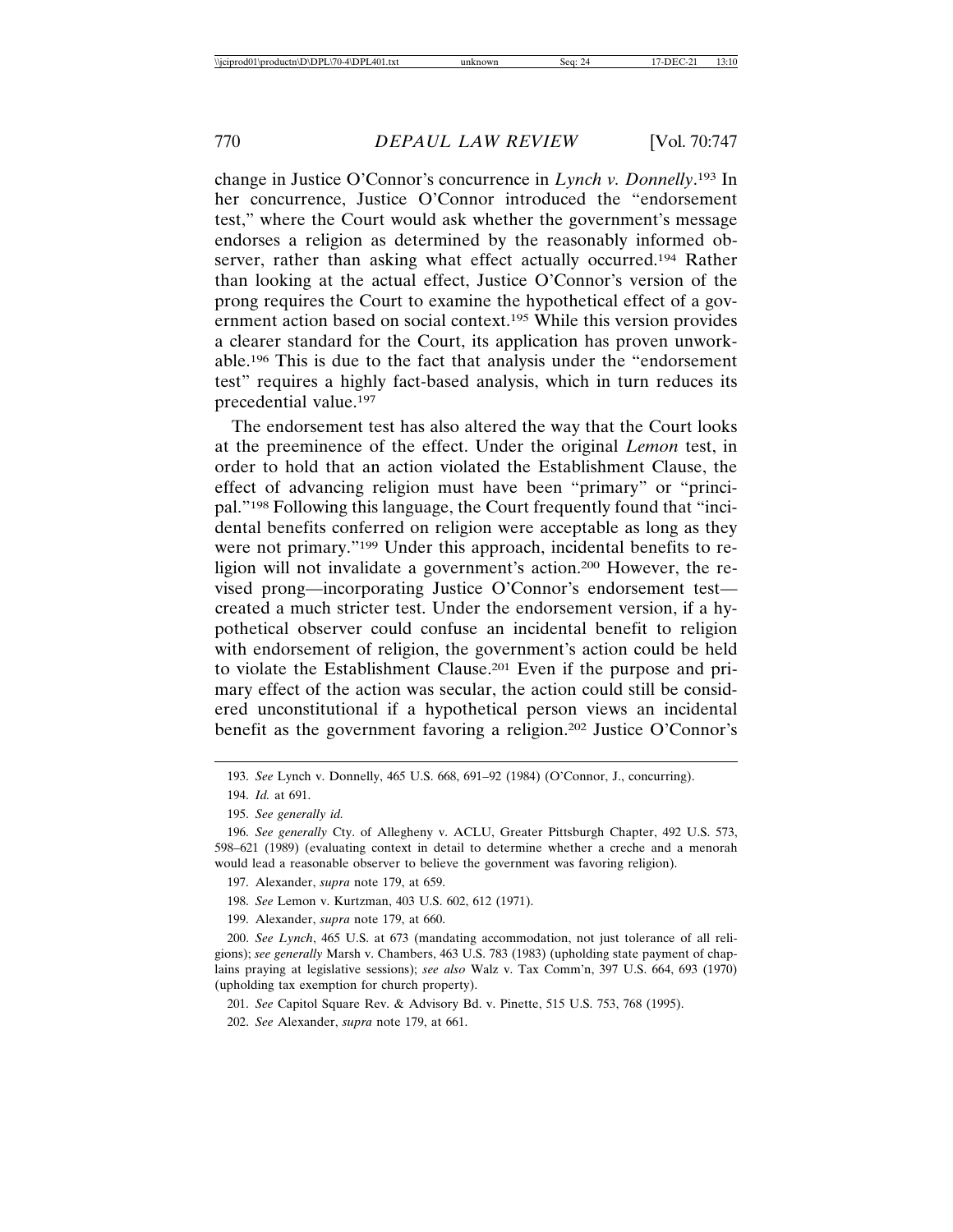endorsement test with respect to the second prong has effectively lowered the threshold for invalidating a government action or message.203

In this situation, when a court inquires into the parents' religion in making a custody determination, the principal or primary effect is not to advance religion and thus satisfies the second prong of the *Lemon* test. When preference is given to parents who are actively involved in organized religion, the effects are essentially to punish non-religious parents who do not believe in God or going to church by making it less likely that they will gain custody of their children; to encourage non-religious, anti-religious, or simply disinterested parents to engage in religious practices even if their beliefs are not sincere; and to increase the number of children raised in religious households.204

Under the original version of the *Lemon* test, there are no benefits conferred upon any specific religion when the court considers the religion of both parents and there are no benefits conferred when the court awards legal custody to the non-religious parent, rather than the religious parent. Even when this issue is analyzed under Justice O'Connor's endorsement test, it still satisfies the second prong of the *Lemon* test. Under Justice O'Connor's endorsement test, a hypothetical person would have to view the incidental benefit as the government favoring religion.205 However, this is not possible under these circumstances. The court's decision to inquire into the religions of both parents and award legal custody to the non-religious parent simply cannot be viewed as the government favoring religion. In fact, the court's decision actually disfavors religion and makes a preference for non-religion over religion, which is precisely the type of outcome that the First Amendment intended. Therefore, the second prong of the *Lemon* test is satisfied.

#### *3. Excessive Government Entanglement*

The third prong of the *Lemon* test is entanglement, which prohibits the government from acting in a manner that would excessively entangle the government with religion.206 In *Lemon*, the Court defined excessive entanglement as "'comprehensive, discriminating, and continuing state surveillance' or action potentially igniting controversy."207 This definition of "excessive entanglement" has proven to

<sup>203.</sup> *See id.*

<sup>204.</sup> *See* Zucco v. Garrett, 501 N.E.2d 875, 881 (Ill. App. Ct. 1986).

<sup>205.</sup> *See Lynch*, 465 U.S. at 691–92 (O'Connor, J., concurring).

<sup>206.</sup> Lemon v. Kurtzman, 403 U.S. 602, 613 (1971).

<sup>207.</sup> Alexander, *supra* note 179, at 662 (quoting *Lemon*, 403 U.S. at 619).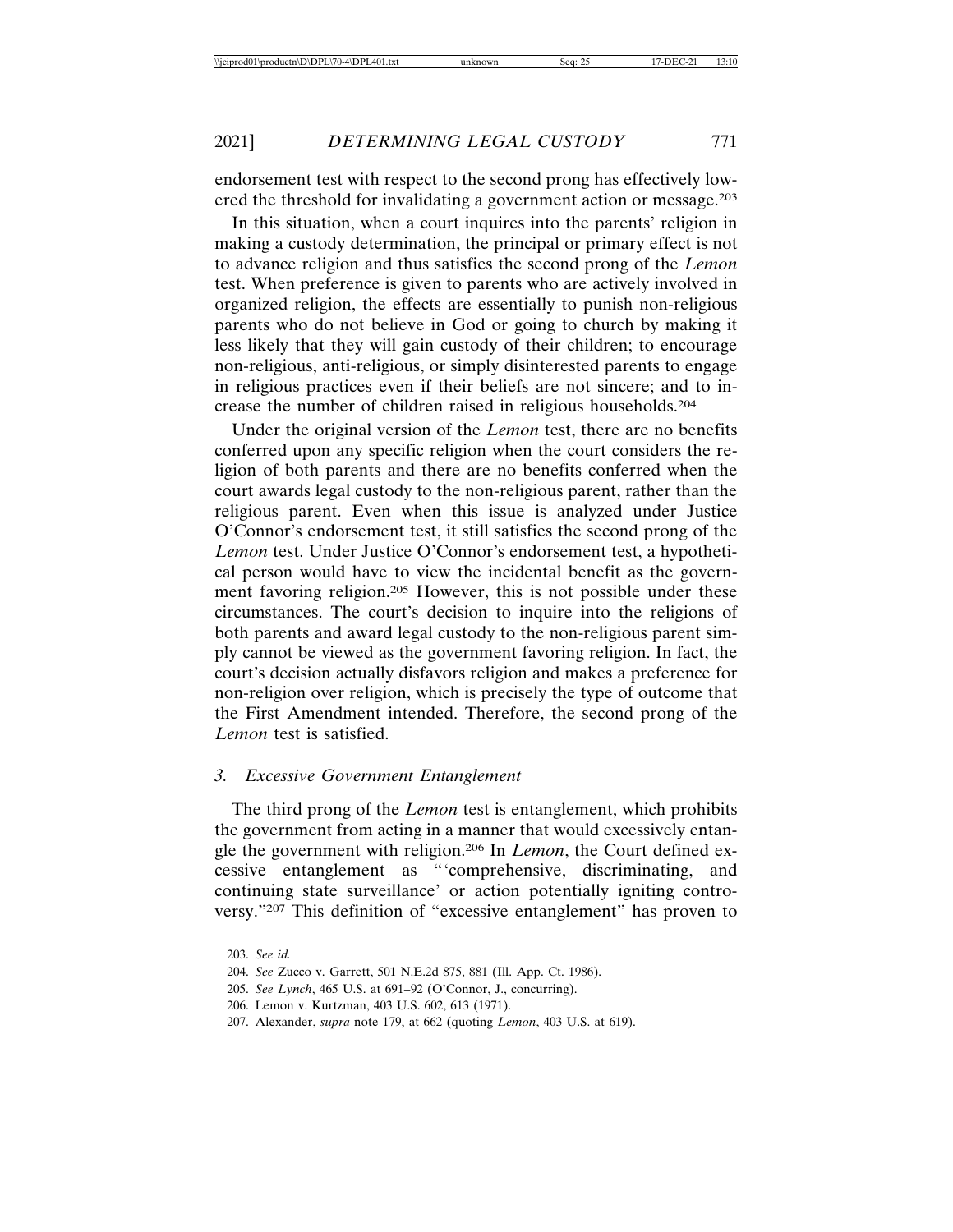be "broad enough to allow courts to interpret the prong in a variety of ways."208

A prime example of how the entanglement prong could be construed differently by different Justices was in *Aguilar v. Felton*, where the Court used the entanglement prong to strike down a state remedial program.209 The program involved public teachers going to parochial schools to teach and perform administrative duties.210 Despite the fact that the subjects taught at the school were secular and the environment within the school would be secularized, the Court nevertheless found an excessive entanglement between government and religion.211 In Chief Justice Burger's dissent, he expressed his fear that the majority was "obsessed" with the *Lemon* test and as a result, the Court's opinions were actually contrary to the country's interests.212 In Justice O'Connor's dissent, she fervently disagreed with the majority's application of the entanglement prong, expressing that she "would not invalidate [a statute] merely because it requires some ongoing cooperation between church and state or some state supervision . . . "213

In this situation, when a court inquires into the parents' religion in making a custody determination, it is not creating an excessive entanglement between government and religion and thus satisfies the third prong of the *Lemon* test. The third prong is arguably the most controversial and the most difficult to ascertain how Justices would rule.214 It is possible to argue that taking religion into consideration, even as a means to an end, is sufficient entanglement between government and religion. However, similar to Justice O'Connor's dissent in *Aguilar*, a court's inquiry into a parent's religion should not be held unconstitutional for merely acting as a means to an end, especially when public health is an interest closely related to that "end" (*i.e.*, whether or not a child will be vaccinated).

Following the Supreme Court's holding that the Free Exercise Clause does not grant a parent the right to expose their children or the community to harm from disease,<sup>215</sup> states have similarly held that

<sup>208.</sup> *See id.*

<sup>209.</sup> Aguilar v. Felton, 473 U.S. 402, 412–13 (1985), *overruled by* Agostini v. Felton, 521 U.S. 203 (1997).

<sup>210.</sup> *See id.*

<sup>211.</sup> *Id.*

<sup>212.</sup> *Id.* at 419 (Burger, C.J., dissenting).

<sup>213.</sup> *Id.* at 430 (O'Connor, J., dissenting).

<sup>214.</sup> *See generally id.* at 419 (Burger, C.J., dissenting), 420–21 (Rehnquist, J., dissenting), 429–30 (O'Connor, J., dissenting).

<sup>215.</sup> *See* Prince v. Massachusetts, 321 U.S. 158, 166–67 (1944).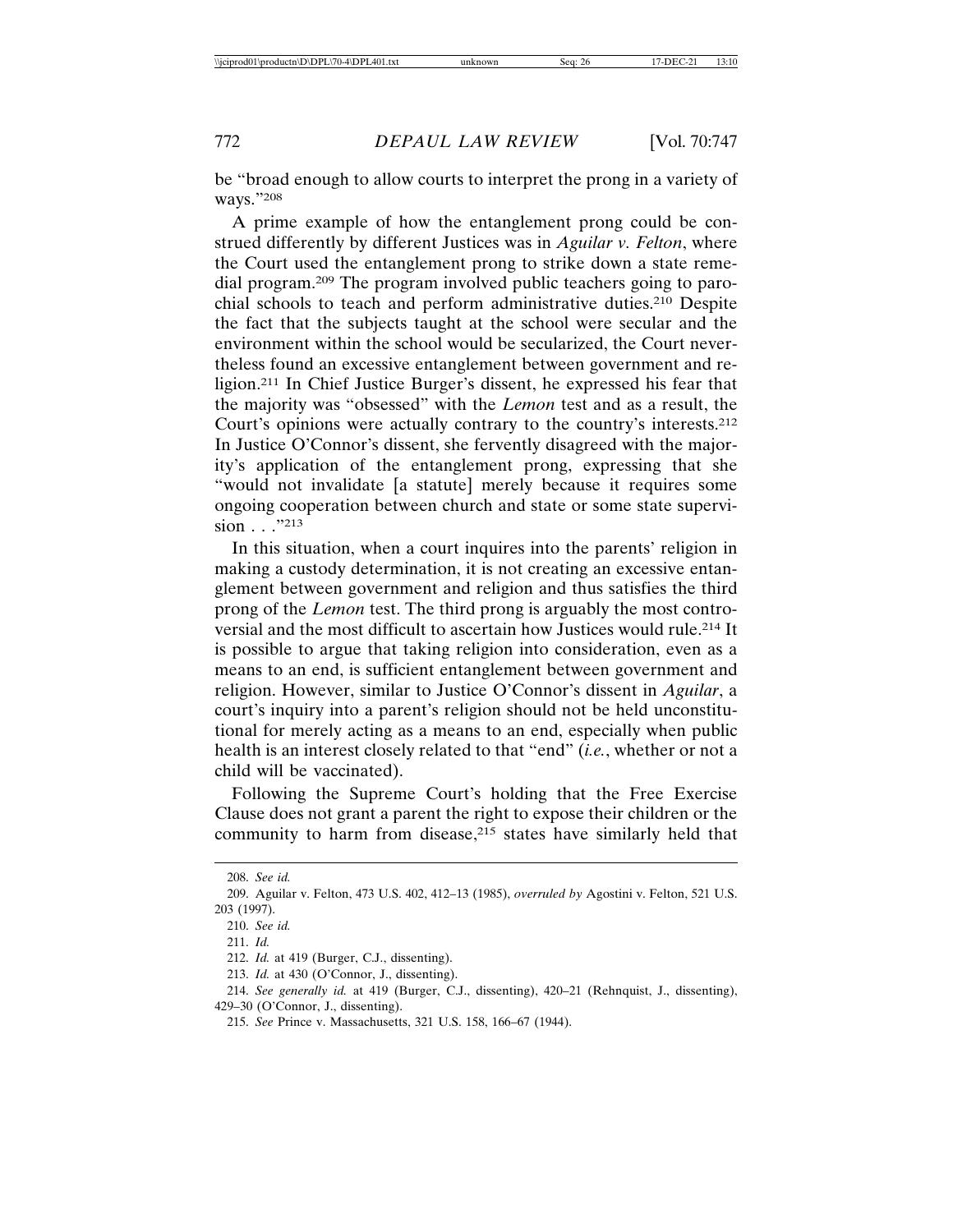states have an "overriding and compelling public interest" to protect children from harm, even when such rights conflict with the religious rights of parents.216 In theory, this scenario should produce a similar result. While there may be some type of entanglement between government and religion, the entanglement certainly cannot be considered excessive. Additionally, public health and safety, as well as the health and safety of that specific child, outweigh the court's inquiry into the parents' religion. Therefore, the third prong of the *Lemon* test is satisfied.

#### III. IMPACT

With custody determinations lying in the hands of judges, the possibility that a court may award decision-making to the parent who opposes vaccinations—in this scenario, the mother—is a legitimate one. There are a number of reasons why a court may favor the wife over the husband in these situations. For instance, courts have justified considering a parent's religion when the religion is said to promote the child's "spiritual welfare," or to promote the child's temporal wellbeing.217 In promoting the child's temporal well-being, many courts refer to the "supposed causal connection between a parent's religion and her morality, or more generally, between a parent's religion and a good home life for the child[,]" thereby linking religion to valid secular concerns (*i.e.*, the moral and ethical beliefs of parents and the effects these beliefs will have on the child).218 Despite the fact that the Supreme Court has stated that a person without a traditional religious affiliation may have just as strong of a moral code as a person with such traditional beliefs,<sup>219</sup> trial courts can and will continue to award custody to religious parents.

There is no dispute that custody determinations are extremely fact determinative and that judges make their decisions on a case-by-case basis. But most often, the facts that determine the outcome are limited to the parents and the child in that specific case. The scope of the case is extremely limited, and societal factors are often excluded from the decision-making process. In the majority of cases, this is justified; the future is uncertain, and judges cannot predict the effect of one custody judgment on the rest of society. However, when vaccinations and potential exemptions are involved, the court must consider third parties and outside groups. While consideration of third parties who are un-

<sup>216.</sup> *See* Brown v. Stone, 378 So. 2d 218, 222 (Miss. 1979); Silverman, *supra* note 60, at 283.

<sup>217.</sup> *Factoring Religion into the Best Interest Equation*, *supra* note 121, at 1709.

<sup>218.</sup> *See id.* at 1709–10.

<sup>219.</sup> *See* Welsh v. United States, 398 U.S. 333, 340 (1970).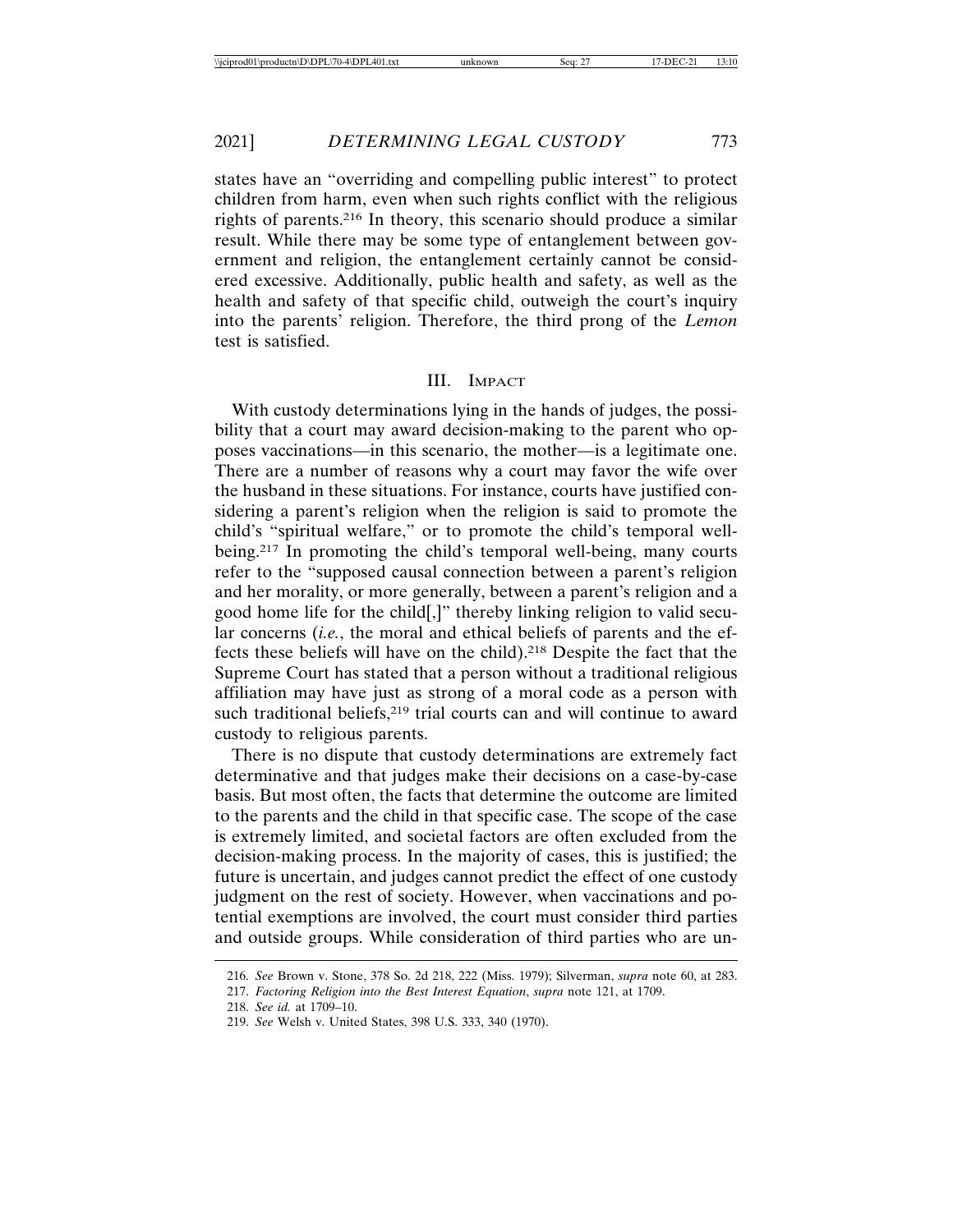likely to experience a direct effect from such a decision seems burdensome and too far removed, serious problems may arise if every judge making this decision believes that it is "just this one time" and "just this one case."

Arguably one of the most important communal aspects of compulsory vaccination requirements is the establishment of herd immunity. When a significant percentage of individuals are vaccinated, it is possible that others may not need to be vaccinated.220 Serving as a protective barrier, herd immunity makes it safe for a minority of individuals who may be unable to receive vaccinations, due to age- and healthrelated concerns.221 While herd immunity can occur even when less than one hundred percent of the population is vaccinated, there is very little room for error. In fact, in order for the transmission of the disease to be interrupted, a significantly high proportion of the population must be immunized.222 When individuals who do not receive vaccinations rely on the rest of the "herd" to keep them safe, problems arise, and not just for those individuals who opt out. "Rather, the safety of the entire community is jeopardized when overall immunization rates fall below a critical threshold."223 The protective barrier created by herd immunity creates a lethal collective action problem, which exists when "individuals can gain more by not contributing to the public good[,] but instead 'free riding' on the contributions of others."224

When a judge believes that their decision is "just this one time" or "just this one case," he or she is contributing to, and exacerbating, the collective action problem. Operating under the assumption that "if everyone else is protected, then so is this child" undermines society's ability to achieve a critical mass of people who are vaccinated.225

If a court were to award legal custody to the religious parent, it would result in yet another unimmunized child. The problem arises when the reaction is "So what if there is another unimmunized child? It's only one person." because it is not just one person. In fact, the number of children in the United States under the age of two who are completely unvaccinated has been on a steady incline over the last

<sup>220.</sup> Calandrillo, *supra* note 3, at 420.

<sup>221.</sup> *See id.*

<sup>222.</sup> *See id.*

<sup>223.</sup> *Id.* at 419.

<sup>224.</sup> *See generally* Robb Willer, *Groups Reward Individual Sacrifice: The Status Solution to the Collective Action Problem*, 74 AM. SOCIOLOGICAL REV. 23 (2009).

<sup>225.</sup> Calandrillo, *supra* note 3, at 361.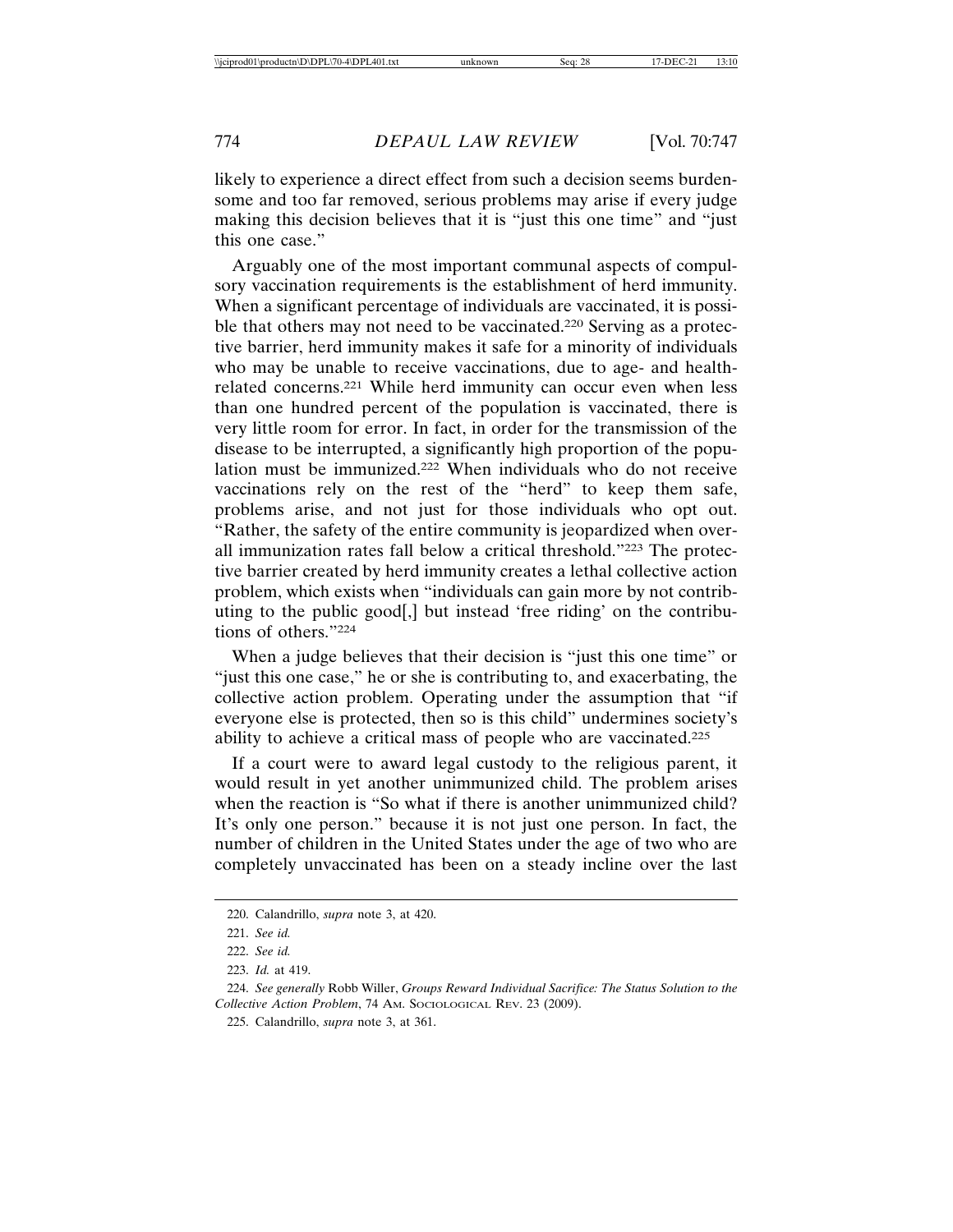decade.226 In 2001, the proportion of children who received no vaccine doses by age 24 months was 0.3%.227 In 2011, the proportion gradually increased to 0.9% and in 2015, the proportion increased to 1.3%.228 Additionally, the Center for Disease Control has reported that of the 2.2% of kindergarteners nationwide claiming an exemption, 2.0% of those exemptions were non-medical (*i.e.*, religious or philosophical/ personal belief exemptions).229 While immunization rates remain high at national and state levels, county-level data has demonstrated alarmingly high exemption rates in some rural locations.230 Some of these communities have seen vaccine coverage fall below 90–95%, making herd immunity meaningless.<sup>231</sup>

While courts may disregard society and third parties entirely when making routine custody determinations, excluding societal factors when a child's vaccination is at issue may produce a potentially fatal result. By awarding legal custody to the parent whose religion opposes vaccinations, a court is essentially promoting the use of exemptions and, thus, contributing to the downfall of herd immunity. Therefore, it is of the utmost importance for courts to take the negative externality costs into account when making a custody determination, since the determination is actually whether or not a child will be immunized.

#### IV. CONCLUSION

There is no question that the best interests standard is a dominant force in child custody determinations. While courts should be cognizant of the First Amendment and a parent's right to raise their child as they see fit, the narrow situation set forth in this Article should be at the forefront of a judge's mind. Not only does the judge's decision affect the immediate parties, but making the wrong decision could contribute to the collective action problem by decreasing herd immunity and exposing other children—and even adults—to potentially fa-

231. *See id.*

<sup>226.</sup> *See* Holly A. Hill et al., *Vaccination Coverage Among Children Aged 19–35 Months — United States, 2017*, 67 MORBIDITY & MORTALITY WKLY REP. 1123, 1123 (2018), *available at* https://www.cdc.gov/mmwr/volumes/67/wr/mm6740a4.htm?s\_cid=MM6740a4\_e.

<sup>227.</sup> *Id.* at 1127.

<sup>228.</sup> *Id.* at 1123.

<sup>229.</sup> *See* Jenelle L. Mellerson et al., *Vaccination Coverage for Selected Vaccines and Exemption Rates Among Children in Kindergarten — United States, 2017–18 School Year*, 67 MORBID-ITY & MORTALITY WKLY REP. 1115, 1116 (2018), *available at* https://www.cdc.gov/mmwr/ volumes/67/wr/mm6740a3.htm?s\_cid=MM6740a3\_e.

<sup>230.</sup> *See* Lena H. Sun, *Kids in these U.S. hot spots at higher risk because parents opt out of vaccinations*, WASH. POST (June 20, 2018, 1:37 PM), https://www.washingtonpost.com/news/toyour-health/wp/2018/06/12/kids-in-these-u-s-hotspots-at-higher-risk-because-parents-opt-out-ofvaccinations/?noredirect=ON.